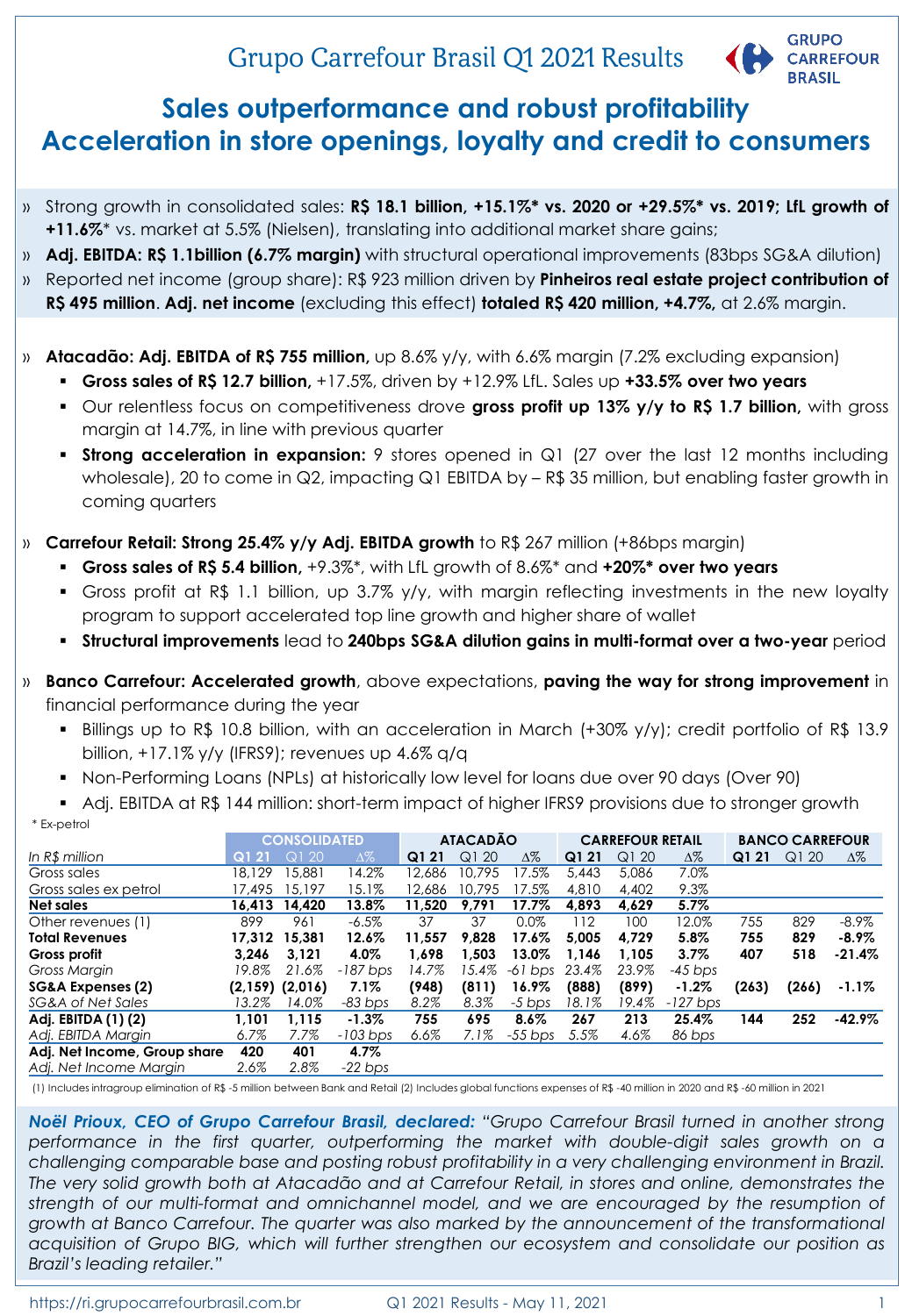# **FURTHER ADVANCES IN ESG**

#### **Climate change**

#### **Greenhouse gas reduction**

Carrefour Group recently announced new goals related to carbon emissions: (i) 30% reduction in global emissions by 2030 and (ii) 55% reduction in global emissions by 2040. Grupo Carrefour Brasil is working in partnership with Greenfarm to be a carbon neutral company in its logistics. Actions include increasing efficiency - changing the energy matrix of its fleet – and working on carbon compensation.

#### **Zero Deforestation**

We are fully committed to zero deforestation policies, with particular attention in some critical chains (meat and soy).

| 2021 goals                                                                                                    | Q1 21 achievements |
|---------------------------------------------------------------------------------------------------------------|--------------------|
| 100% of direct suppliers of fresh meat monitored                                                              | I UU Y             |
| 100% of slaughterhouses signed with the Group's Livestock Commitment Terms                                    |                    |
| 50% of meat suppliers (categories of distributors/warehouse) in line with the Group's Meat<br>Purchase Policy | l 5%               |

#### **Circular economy**

We aim to reduce the use of plastics and expand reverse logistics actions for packaging and postconsumer residues.

|            | 2021 goals                                                                                                | Q1 21 achievements                                                                                                                                               |
|------------|-----------------------------------------------------------------------------------------------------------|------------------------------------------------------------------------------------------------------------------------------------------------------------------|
| Food Waste |                                                                                                           | $\vee$ Launch of an online training program<br>Improve communication and training in stores $\left\Vert \checkmark$ +23% of sales of "unique" products vs. Q1 20 |
|            | Packaging and Avoid 70+ tons of plastics in packages                                                      | $\sqrt{11}$ tons avoided in Q121                                                                                                                                 |
|            | <b>Reverse logistics</b> 40 collection points of post-consumer residue $\ $ 10 new active points in Q1 21 |                                                                                                                                                                  |

### **Act for Food**

In line with the global commitment to provide quality and accessible food for all, we keep expanding our relationship with local producers (~500 in Q121) and the 2021 target is to create a specific policy for these suppliers. We continue to implement the plan to guarantee animal welfare in our chain and to achieve our previously-disclosed long-term goals. Our food donation program is also expanding and is now present in more than 5 Express stores. Grupo Carrefour Brasil donated 716 tons of products in Q1 21.

#### **Respect and opportunities for all**

#### **Fight against structural racism**

On April 28<sup>th</sup>, we hosted the "1<sup>st</sup> Suppliers, partners and retailers Forum" attended by more than 16,000 companies. The main goal was to discuss and develop, in partnership with our stakeholders, solutions to promote equity, diversity and the anti-racist cause. We also announced a new zero tolerance for racism clause in our contracts, which calls for rescinding the contract and a fine of 30% of its annualized value if the supplier doesn't comply.

#### **Diversity and inclusion**

Important advances on the diversity front include: (i) the revision of our Diversity Appreciation Policy (ii) the launch of the new Diversity and Inclusion Guidelines and (iii) the launch of a program to accelerate the career of minority groups. All these actions promote diversity among our stakeholders, further engage our employees and support equal opportunities for all.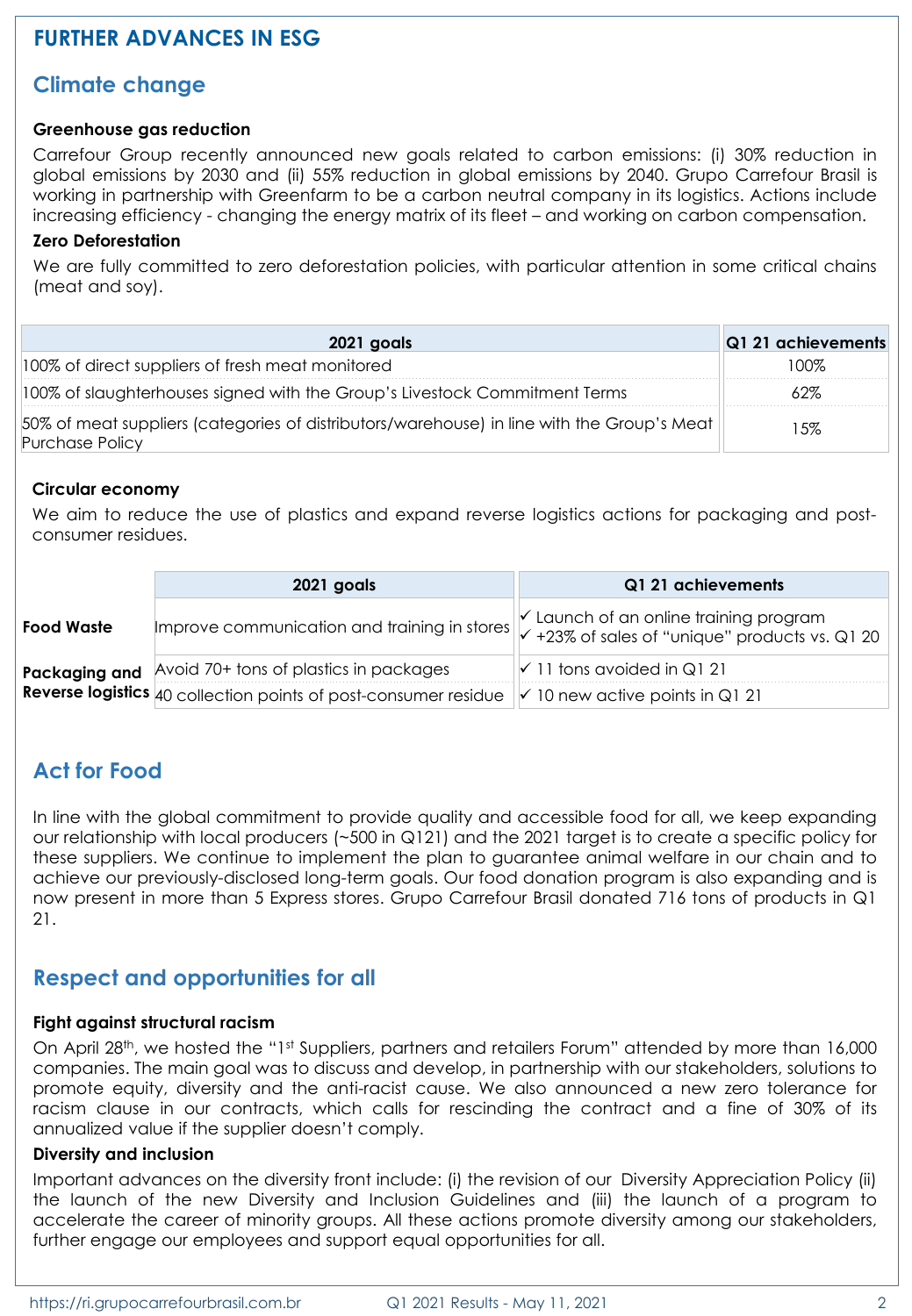# **Q1 2021 CONSOLIDATED FINANCIAL RESULTS**

#### **Sales & other revenues**

2021 began with an environment still marked by the COVID-19 pandemic. Q1 was affected by several factors: (i) Carnival cancellation; (ii) new restrictive measures in March and (iii) a negative calendar effect due to the leap year in 2020 (-0.7% on a consolidated basis vs. Q1 20). The inflationary trend in food categories, in particular commodities, has started to decelerate, in line with our expectations. According to the Brazilian Institute of Geography and Statistics (IBGE) the last-12-month IPCA food-athome inflation index peaked at 21.1% in Q4 last year and stood at 17.6% at the end of March 2021. Month-on-month food inflation has been gradually decreasing since November 2020; it was significantly lower in Q1 2021 and even negative in March.



IPCA Food at Home Inflation Index (LTM)

Source: IBGE IPCA Food-at-Home

Grupo Carrefour Brasil's consolidated sales reached R\$ 18.1 billion in Q1 21, growing by 15.1% (excluding petrol) vs. the same quarter last year. Once again, we outperformed the market, which grew by 11.2% in Q1 according to Nielsen.

The graph below shows our weekly sales in Q1 and the respective LFL growth vs. 2020. Average weekly sales remain broadly stable over the quarter, but some weeks reflect specific events such as (i) Carnival cancellation in 2021 generating a deceleration in week 7 (ii) the beginning of the pandemic and stockpiling in 2020, which created a negative impact in week 11 and (iii) Easter in week 13 in 2021. Excluding the March 14-31 period from both years, LfL growth was 15.8% (ex-petrol).

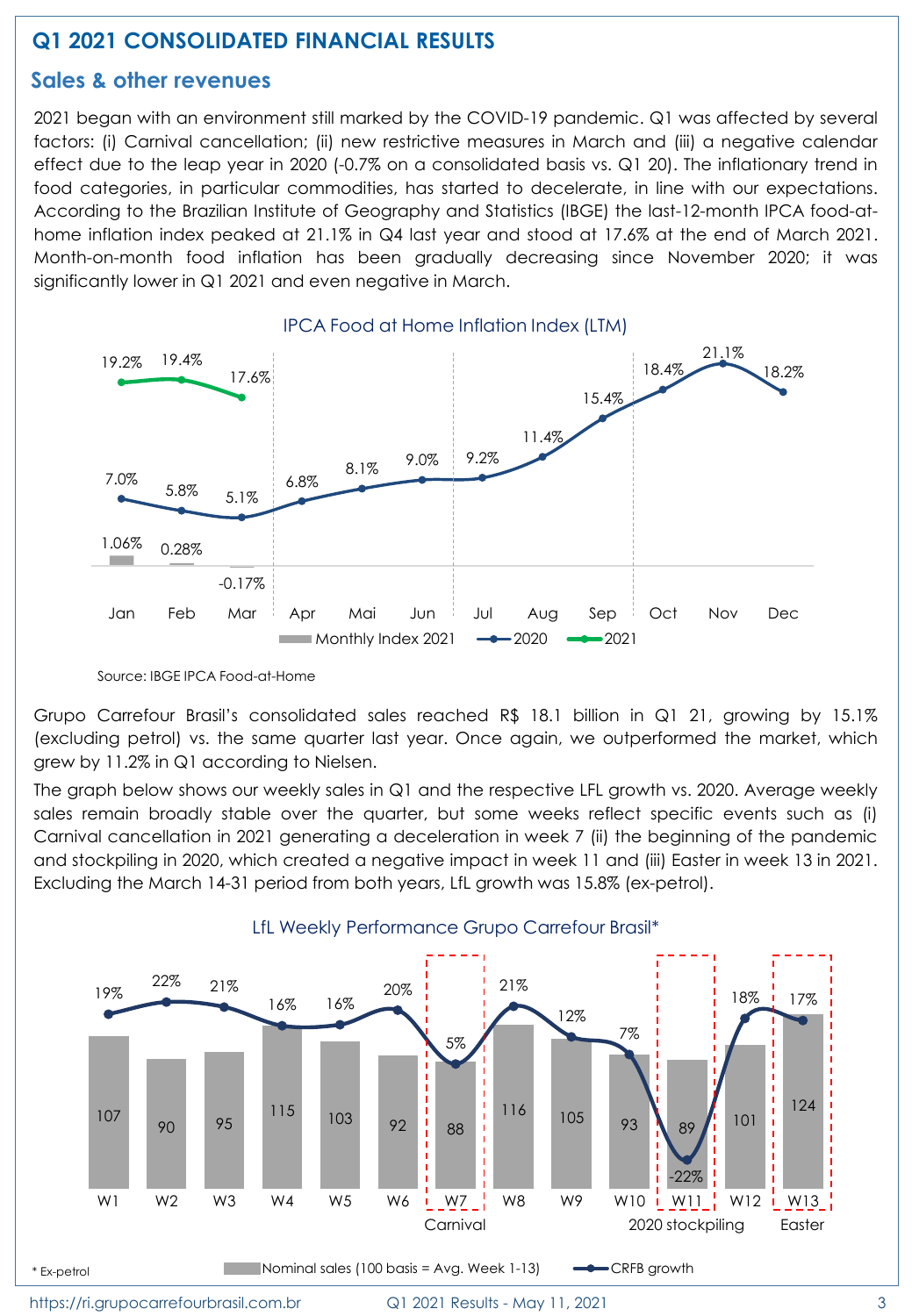In Q1, Grupo Carrefour Brasil's sales grew 11.6% on a like-for-like basis (ex-petrol), a strong performance in the current environment; according to Nielsen, market LfL growth was a more limited 5.5%. This was supported by 12.9% growth at Atacadão, posting double-digit growth for the third consecutive quarter. In addition, Carrefour Retail posted 8.6% growth, outperforming the market for the fourth consecutive quarter (according to Nielsen).

Our expansion strategy in Cash and Carry and proximity formats over the last 12 months added another 4.2% of growth, with the opening of 9 Cash & Carry stores (of which 5 Makro conversions) and 1 proximity store in Q1 21. Grupo Carrefour Brasil's total store network reached 732 stores at the end of March 2021.



Gross billings at Banco Carrefour reached R\$ 10.8 billion, representing an increase of 19.9% y/y and continuing the positive momentum observed throughout the second half of 2020.

|                                  | Q1 20      | Q1 21              |                    |                  |                     |  |
|----------------------------------|------------|--------------------|--------------------|------------------|---------------------|--|
|                                  | <b>LFL</b> | Gross Sales (RSMM) | IFI <sup>(1)</sup> | <b>Expansion</b> | <b>Total Growth</b> |  |
| Atacadão                         | 7.0%       | 12.686             | 12.9%              | $6.0\%$          | 17.5%               |  |
| Carrefour (ex-petrol)            | 8.9%       | 4,810              | 8.6%               | 0.0%             | 9.3%                |  |
| Petrol                           | 3.4%       | 634                | $-7.7\%$           | 0.3%             | $-7.4\%$            |  |
| Carrefour (inc petrol)           | $8.1\%$    | 5,443              | 6.4%               | 0.0%             | 7.0%                |  |
| <b>Consolidated (ex-petrol)</b>  | $7.6\%$    | 17.495             | 11.6%              | $4.2\%$          | 15.1%               |  |
| <b>Consolidated (inc petrol)</b> | 7.4%       | 18,129             | 10.8%              | 4.1%             | 14.2%               |  |
| <b>Banco Carrefour Billings</b>  | n.a.       | 10,812             | n.a.               | n.a.             | 19.9%               |  |

(1) Excluding calendar effect of -1.3% at Atacadão, +0.6% at Carrefour Retail and -0.7% in consolidated

Other revenues benefited from higher marketplace volumes and take rates. However, on a consolidated basis, other revenues were still down 6.5% in Q1, mainly impacted by the reduction of rent in our galleries and the deceleration in bank revenues, both impacted by the COVID-19 environment.

# **Consolidated Gross Margin and SG&A**

Gross profit reached R\$ 3.2 billion in Q1 21, increasing by 4%, driven by sales growth in both Atacadão and Retail operations, which more than offset the pressure at Banco Carrefour compared to Q1 20. Consolidated gross margin stood at 19.8%, stable on a sequential basis, and 187 bps lower y/y, mostly impacted by the strategic decision taken in the past at Atacadão to improve competitiveness, as well as the lower contribution from Banco Carrefour. Banco Carrefour still faced a tough comparable base this quarter, as most of the decrease in revenue (as well as additional provisioning) coming from the COVID-19 crisis started to impact results only in Q2 20, which means we should start to see stronger growth figures from next quarter onwards.

As expected, the loyalty program at Carrefour Retail also slightly pressured the gross margin rate, as it generated increasing discounts associated with higher purchases by clients, but this was more than offset by stronger top line.

SG&A expenses totaled R\$ 2.2 billion and represented 13.2% of net sales in Q1, 83 bps lower y/y, reflecting the successful initiatives implemented in our operations, notably the Retail division, which changed its promotional dynamics since the end of last year with the new loyalty program. SG&A expenses in Q1 were up 7.1%, mainly driven by the acceleration of expansion at Atacadão, which opened 9 new stores in the quarter, but its strong growth allowed it to absorb these additional costs.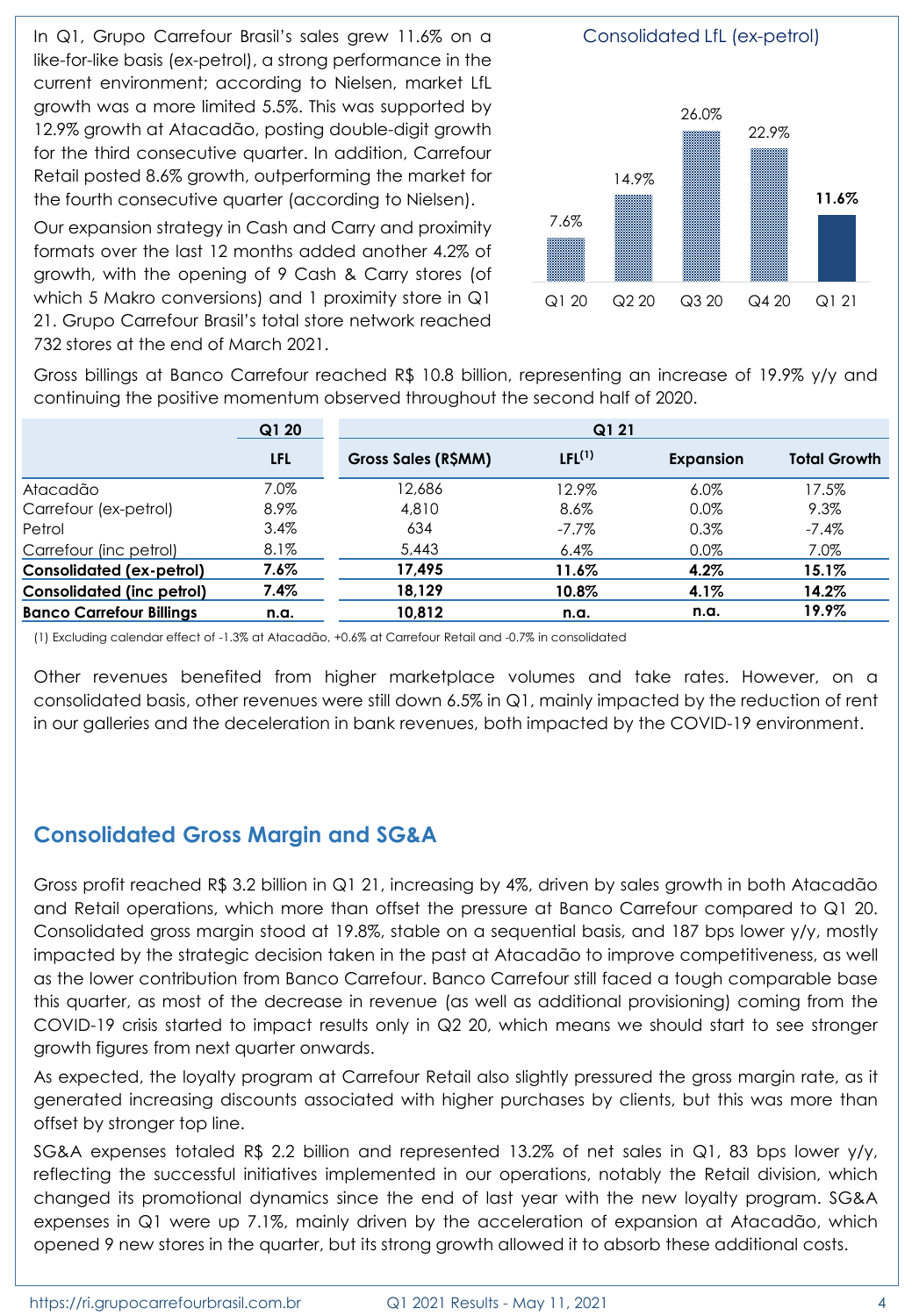|                              |        | <b>CONSOLIDATED</b> |            |        | <b>ATACADÃO</b> |            |       | <b>CARREFOUR RETAIL</b> |            |       | <b>BANCO CARREFOUR</b> |            |
|------------------------------|--------|---------------------|------------|--------|-----------------|------------|-------|-------------------------|------------|-------|------------------------|------------|
| In R\$ million               | Q121   | Q120                | $\Delta\%$ | Q121   | Q120            | $\Delta\%$ | Q1 21 | Q120                    | Δ%         | Q1 21 | Q120                   | $\Delta\%$ |
| Gross sales                  | 18.129 | 15.881              | 14.2%      | 12.686 | 10.795          | 17.5%      | 5.443 | 5.086                   | 7.0%       |       |                        |            |
| Gross sales ex petrol        | 17.495 | 15.197              | 15.1%      | 12.686 | 10.795          | 17.5%      | 4,810 | 4.402                   | 9.3%       |       |                        |            |
| Net sales                    | 16.413 | 14.420              | 13.8%      | 11.520 | 9.791           | 17.7%      | 4.893 | 4.629                   | 5.7%       |       |                        |            |
| Other revenues (1)           | 899    | 961                 | $-6.5%$    | 37     | 37              | $0.0\%$    | 112   | 100                     | 12.0%      | 755   | 829                    | $-8.9\%$   |
| <b>Total Revenues</b>        | 17.312 | 15,381              | 12.6%      | 11.557 | 9.828           | 17.6%      | 5.005 | 4.729                   | 5.8%       | 755   | 829                    | $-8.9\%$   |
| Gross profit                 | 3.246  | 3.121               | 4.0%       | 1.698  | 1.503           | 13.0%      | 1.146 | 1.105                   | $3.7\%$    | 407   | 518                    | $-21.4\%$  |
| Gross Margin                 | 19.8%  | 21.6%               | $-187$ bps | 14.7%  | 15.4%           | $-61$ bps  | 23.4% | 23.9%                   | $-45$ bps  |       |                        |            |
| SG&A Expenses (2)            |        | $(2,159)$ $(2,016)$ | $7.1\%$    | (948)  | (811)           | 16.9%      | (888) | (899)                   | $-1.2\%$   | (263) | (266)                  | $-1.1\%$   |
| SG&A of Net Sales            | 13.2%  | 14.0%               | $-83$ bps  | 8.2%   | 8.3%            | $-5$ bps   | 18.1% | 19.4%                   | $-127$ bps |       |                        |            |
| Adj. EBITDA (1) (2)          | 1.101  | 1.115               | $-1.3\%$   | 755    | 695             | $8.6\%$    | 267   | 213                     | 25.4%      | 144   | 252                    | $-42.9\%$  |
| Adi. EBITDA Margin           | 6.7%   | 7.7%                | $-103$ bps | 6.6%   | 7.1%            | $-55$ bps  | 5.5%  | 4.6%                    | 86 bps     |       |                        |            |
| Adj. Net Income, Group share | 420    | 401                 | 4.7%       |        |                 |            |       |                         |            |       |                        |            |
| Adi. Net Income Margin       | 2.6%   | 2.8%                | $-22$ bps  |        |                 |            |       |                         |            |       |                        |            |

(1) Includes intragroup elimination of R\$ -5 million between Bank and Retail

(2) Includes global functions expenses of R\$ -40 million in 2020 and R\$ -60 million in 2021

### **Adjusted EBITDA**

Consolidated adjusted EBITDA in Q1 was R\$ 1.1 billion, broadly in line with Q1 20, with 6.7% margin (-103 bps vs. Q1 20). This result was a combination of an 8.6% increase in Atacadão's Adj. EBITDA - a consequence of the already mentioned commercial strategy - and 25.4% increase in Carrefour Retail's Adj. EBITDA. Banco Carrefour faced a tough comparable base, with 42.9% decrease in Adj. EBITDA in Q1 21, as Q1 20 did not fully reflect the pressure in revenue and the additional provisioning from COVID-19; although our credit ratios reached a record low, the strong growth in billings posted in Q1, above expectations, brought some additional credit provisions under the IFRS9 model, translating into short-term pressure on EBITDA but also promising favorable prospects for the coming quarters.

Despite the volatile environment, Grupo Carrefour Brasil once again achieved strong volumes while maintaining operating efficiency, demonstrating the group's strong execution.

#### **OPERATING PERFORMANCE BY SEGMENT**

#### **Atacadão: Robust performance despite new sanitary restrictions**

Q1 21 was marked by the expected deceleration in inflation, the cancellation of Carnival festivities in February and by new restrictions on movement in March (147 Atacadão stores were impacted by the new measures). Atacadão also faced a challenging comparable base as LFL sales in the period from March 14 to 31, 2020 were up 18.6%, reflecting stockpiling by consumers ahead of lockdown. Despite those challenges, Atacadão's unique model and the commercial strategy already in place to maintain competitiveness once again proved their efficiency and largely contributed to our Q1 sales performance.

Gross sales at Atacadão increased to R\$ 12.7 billion, driven by 12.9% LfL growth (17.7% excluding the March 14-31 period) – a robust performance despite new sanitary restrictions – and 6% expansion, accelerating with the conversion of 11 stores from the Makro acquisition to date and the balance coming shortly.

Over a 2-year period, Atacadão's sales growth reached 33.5%, demonstrating the relevance of this format.

Adjusted EBITDA breakdown



■ Atacadão ■ Carrefour Retail ■ Banco Carrefour

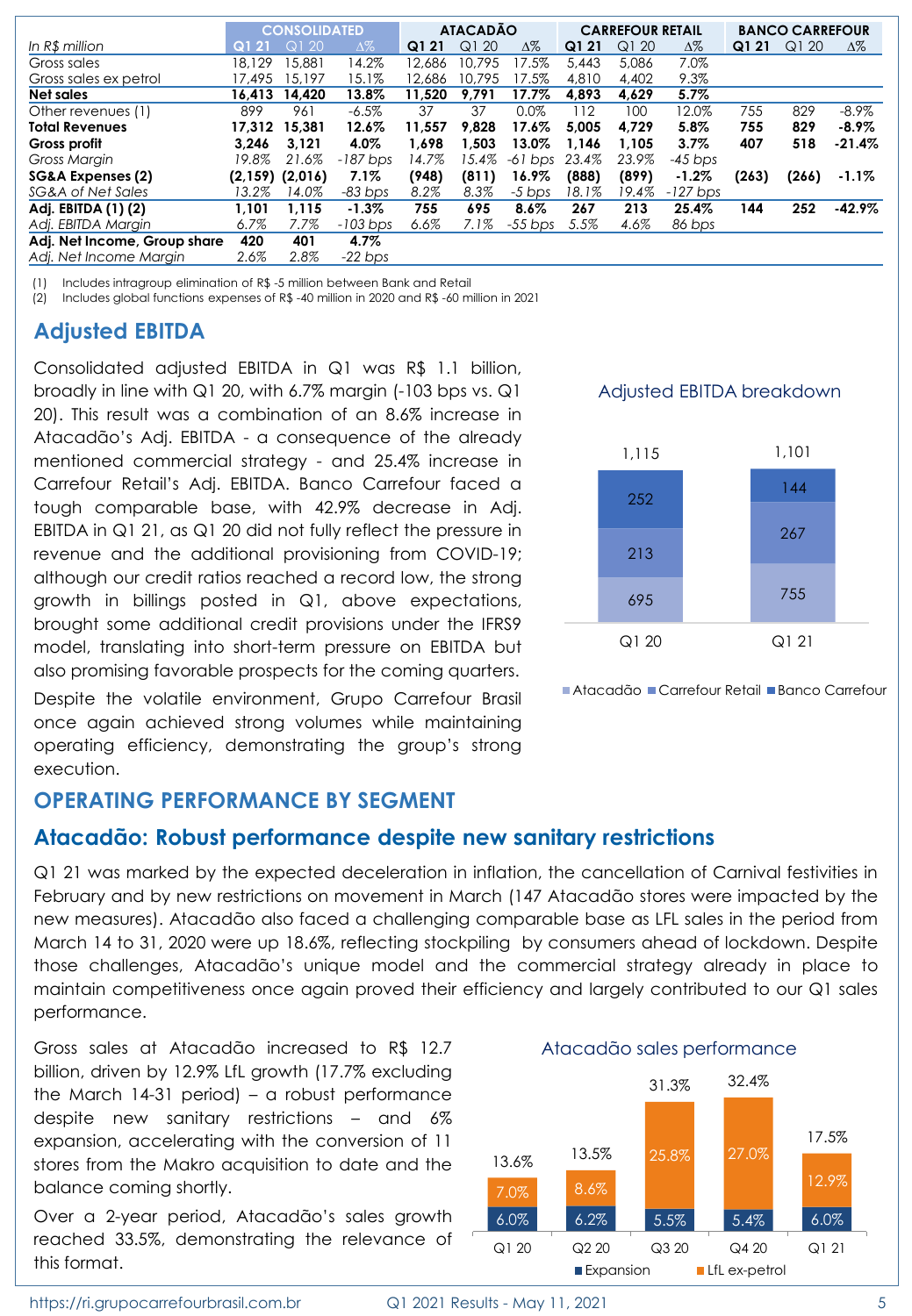The expansion plan is accelerating, and we ended Q1 with 245 stores (including 30 wholesale) after 9 openings in the period, including 5 Makro store conversions, bringing the total of converted stores at the end of Q1 21 to 11. The stores acquired from Makro are well located, and should make a stronger contribution to growth in the coming quarters as they mature and further stores are converted.

It's worth noting that in 2020, due to the high level of uncertainty and restrictions on movement, we postponed some Atacadão store openings, which created a higher concentration of openings at the end of the year (Q4 20).



In 2021 we are accelerating openings, with Makro conversions through April. That should be a strong catalyst to drive higher scope contribution in the future. We plan to open 45 new stores in 2021 (including conversions from Makro) which should result in a contribution to growth of around 10%-12% in the coming quarters.

Atacadão's digital channel is growing consistently. The partnership with last-mile operators is now available in 60 stores in 13 states, reinforcing our nationwide presence and our strategy to provide convenience with the best price to our customers. Sales through this channel increased 45% on a sequential basis, showing good momentum.



In R\$ million **Q1 21 Q1 20 ∆%**  Gross sales 12,686 10,795 17.5% **Net sales 11,520 9,791 17.7%** Other revenues 37 37 0.0% **Total revenues 11,557 9,828 17.6% Gross profit 1,698 1,503 13.0%** *Gross margin 14.7% 15.4% -61 bps* **SG&A expenses (948) (811) 16.9%** *SG&A of net sales 8.2% 8.3% -5 bps* **Adj. EBITDA 755 695 8.6%** *Adj. EBITDA margin 6.6% 7.1% -55 bps*

**Adjusted EBITDA margin LfL at 7.2%**

|                                                                                                      | Evolution of Atacadão digital sales<br>(in R\$ million) |
|------------------------------------------------------------------------------------------------------|---------------------------------------------------------|
| Digital sales<br>represent $2\%$ of<br>revenues of stores<br>in which the<br>service is<br>available | $($ + 45%                                               |
| رها می درای برای برای برای درای درای درای درای درای برای برای                                        |                                                         |

Gross profit increased by 13% in the quarter to R\$ 1.7 billion. Gross margin stood at 14.7%, above Q4 20 levels (14.1%) and 61bps lower than last year, reflecting the previously-mentioned strategic decisions taken in the past to improve competitiveness and the acceleration in store openings.

The acceleration in expansion in Q1 21 (9 new stores) impacted SG&A expenses in the quarter, which reached R\$ 948 million (+16.9% vs. Q1 20). Despite this sharp acceleration in expansion, SG&A as a percentage of net sales was broadly stable vs. LY, at 8.2%, reflecting Atacadão's capacity to absorb costs through its highly efficient business model.

As a result, Adjusted EBITDA reached R\$ 755 million in the quarter, 8.6% higher than in Q1 20, with 6.6% margin. Excluding the impact of the recently opened stores, adjusted EBITDA was R\$ 790 million, up by 13.6%, and adjusted EBITDA margin was virtually flat y/y at 7.2% (on a LFL basis).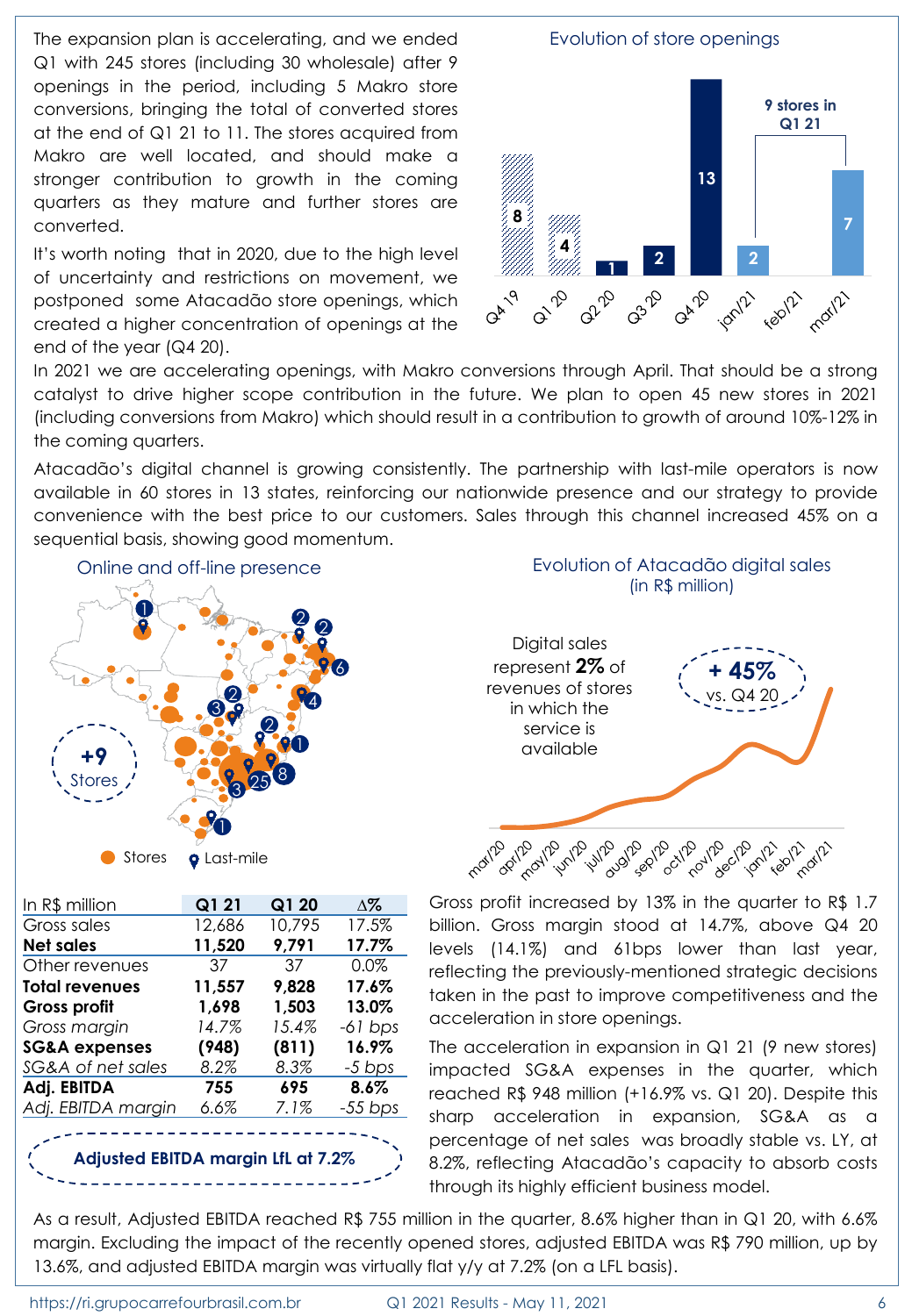# **Carrefour Retail: Again significantly outperforming the market**

Carrefour Retail sales reached R\$ 5.4 billion in Q1 21, growing by 8.6% on a LfL basis (ex-petrol) and 9.3% including the calendar effect. Both food and non-food segments were positive, reaching +7.1% and +11.1% on a LfL basis respectively.

Q1 21 was another quarter marked by the COVID-19 pandemic in Brazil and restrictive measures were strengthened, with Carnival cancelled and some cities adopting full lockdowns, including restrictions on store opening hours, assortment limited to essential goods only and limits on the number of clients allowed to enter the store.

Once again, our Retail operations confirmed their competitiveness and relevant presence both in online and offline channels, as well as in food and non-food products. The decision to maintain very strict safety measures since the beginning of the pandemic last year contributed to better client perception, with continued improvement in NPS (+140 bps in hypermarkets). In the first quarter of 2021, NPS was above the 2020 average.

Our loyalty program keeps delivering results above expectations and we ended the quarter with 1.9 million active users and more than 500,000 clients reaching the program's third and most challenging shopping goal ("third coin"), which indicates that the strategy to stimulate concentration of shopping in our banners is working.

|                                             | Q1 21 (R\$ MM) | LFL     | Q1 20 (R\$ MM) | <b>Total Growth</b> |
|---------------------------------------------|----------------|---------|----------------|---------------------|
| Multi-format <sup>(1)</sup>                 | 4.371          | $8.1\%$ | 4,009          | $9.0\%$             |
| Food                                        | 2,900          | 7.0%    | 2,689          | 7.9%                |
| Non-food <sup>(2)</sup>                     | 1.471          | 10.5%   | 1,320          | 11.4%               |
| Carrefour (ex-petrol): Multiformat + E-comm | 4,810          | $8.6\%$ | 4,402          | 9.3%                |
| Food                                        | 2,946          | 7.1%    | 2,734          | $7.7\%$             |
| Non-food <sup>(2)</sup>                     | 864, ا         | 11.1%   | 1,668          | 11.7%               |
| Carrefour + GMV (ex petrol)                 | 4,956          | 8.9%    | 4,522          | 9.6%                |

(1)Includes last-mile delivery. (2) Includes drugstores.

#### **Multi-format: One-stop-shopping offers good value-for-money and is a safe choice**

Our multi-format division kept delivering strong results. In Q1 21, LfL growth reached 8.1% (9.0% total growth), driven by both food (7.0%) and non-food (+10.5%). This is a strong performance given the high comparable base (9.7% total growth in Q1 20, with LfL growth of 26.3% - Retail ex-petrol from March 14 to 31, 2020). Excluding the March 14-31 period from both years, LfL growth was 11.6%.

Benefiting from the relevance of one-stop-shopping in the current environment, hypermarkets posted another impressive performance and outperformed the market for the fourth consecutive quarter, resulting in market share gains of 160 bps y/y in March, accumulating 21% growth over a two-year period.



Source: Nielsen

Nielsen methodology shows slightly different growth for Carrefour Retail.

We also continued to develop our private label with volumes growing 4% y/y in Q1 21 on top of 19% growth during the same period of 2020. Private label FMCG (fast-moving consumer goods) grew even faster, posting further growth of 14% y/y in volumes after remarkable first quarter 2020 growth of +38%. The recurring increase in volumes of private label products, with approximately 2,700 SKUs, shows their relevance in clients' baskets, especially in an inflationary environment, representing 14.9% of total net food sales in Q1 (+160 bps y/y), and allowing people to replace traditional items with new and quality products.

The Easter performance was better than last year, further demonstrating the strength of our Hypermarkets and superior execution of our commercial strategies.

Healthy food aisles are now available in 92 hypermarkets, offering ~3,200 SKUs of organic and healthy products.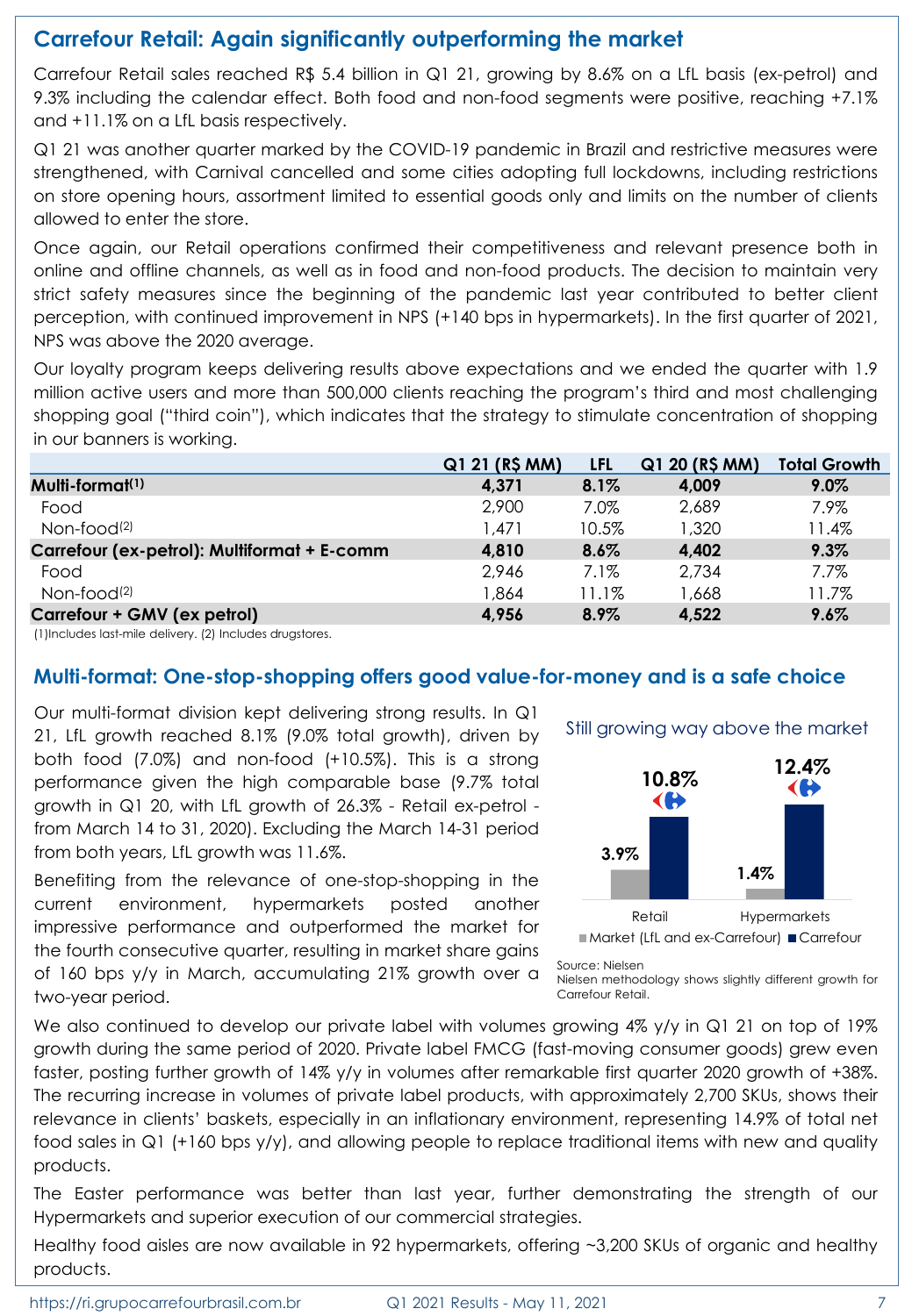Continuing the trend observed at the end of last year, Carrefour Brasil opened one more Express store during the quarter, located in the city of São Bernardo (state of São Paulo).

#### **Digital initiatives: Online food sales grow eight-fold in only two years!**

After a relatively weak Q4 2020 due to our cancellation of the Black Friday campaign, our ecommerce operations resumed growth in Q1 21, boosted by a strong performance in March. Our new platform continues to offer a better experience to our clients, leading to an increase of 730 bps and 250 bps in NPS of food and non-food respectively, when compared to September 2020, the last month of the former website.

Total GMV grew by 34.9% in Q1 21 (including last-mile delivery), driven by our food e-commerce sales, which grew by 140.1%. Added to last year's impressive performance, when we grew by 239%, we multiplied by nearly 8 times the size of our food digital channel in two years.

The non-food segment also grew by 13.0% in Q1 (16.4% including the marketplace). We were also able to triple our efficiency ratio on service sales (percentage of services, such as extended guarantee, sold with eligible products). Overall, Q1 2021 showed a gradual recovery of our non-food ecommerce, which had been negatively impacted by the cancellation of our Black Friday initiatives at the end of last year: GMV growth was 39.7% in March, the strongest month in this quarter.

We continue to improve our ecommerce business model with more digitalization and integration with our physical assets. Our initiatives comprise: (i) synchronization with store inventories for digital sales; (ii) same day delivery; and (iii) synergies with electronic store sellers – WhatsApp sales using what we call infinity shelf (much more diversified assortment).



\* Includes last-mile delivery

|                                   | Q1 21 (R\$MM) | Q1 20 (R\$MM) | <b>Total Growth</b> |
|-----------------------------------|---------------|---------------|---------------------|
| Last mile delivery <sup>(1)</sup> | 150           | 37            | 307.6%              |
| <b>IP Food</b>                    | 47            | 45            | $3.7\%$             |
| <b>GMV Food</b>                   | 197           | 82            | 140.1%              |
| <b>IP Non Food</b>                | 393           | 348           | 13.0%               |
| 3P(2)                             | 151           | 120           | 26.1%               |
| <b>GMV Non Food</b>               | 544           | 468           | 16.4%               |
| Total GMV (incl. last mile)       | 741           | 550           | 34.9%               |
|                                   |               |               |                     |

(1) Last-mile delivery is already included in multi-format and Atacadão sales. (2) Includes Atacadão's marketplace sales.

#### **(iii) Consolidated Carrefour Retail Results**

Carrefour Retail's consolidated gross profit stood at R\$ 1.1 billion or 23.4% of net sales, +3.7%. The slight dilution in our gross margin rate (-45bps) was expected and relates mainly to the new loyalty program, which, conversely, accelerated top line and consequently speeded up absorption of SG&A expenses. As previously mentioned, the more shoppers concentrate shopping at Carrefour, the greater the discount.

SG&A expenses decreased by R\$ 11 million or -1.2% compared to Q1 20. Over a two-year period, SG&A dilution gains in multi-format reached 240bps as a result of our efforts to drive structural improvements in operational efficiency.

Carrefour Retail's adjusted EBITDA increased by 25.4% reaching R\$ 267 million, with margin at 5.5% (+ 86 bps y/y).

| In R\$ million           | Q1 21 | Q1 20 | $\Delta\%$ |
|--------------------------|-------|-------|------------|
| Gross sales              | 5,443 | 5,086 | 7.0%       |
| Gross sales ex-petrol    | 4,810 | 4,402 | 9.3%       |
| <b>Net sales</b>         | 4,893 | 4,629 | 5.7%       |
| Other revenues           | 112   | 100   | 12.0%      |
| <b>Total revenues</b>    | 5,005 | 4,729 | 5.8%       |
| <b>Gross profit</b>      | 1.146 | 1,105 | 3.7%       |
| Gross margin             | 23.4% | 23.9% | $-45$ bps  |
| <b>SG&amp;A</b> expenses | (888) | (899) | $-1.2%$    |
| SG&A of net sales        | 18.1% | 19.4% | $-127$ bps |
| Adj. EBITDA              | 267   | 213   | 25.4%      |
| Adj. EBITDA margin       | 5.5%  | 4.6%  | 86 bps     |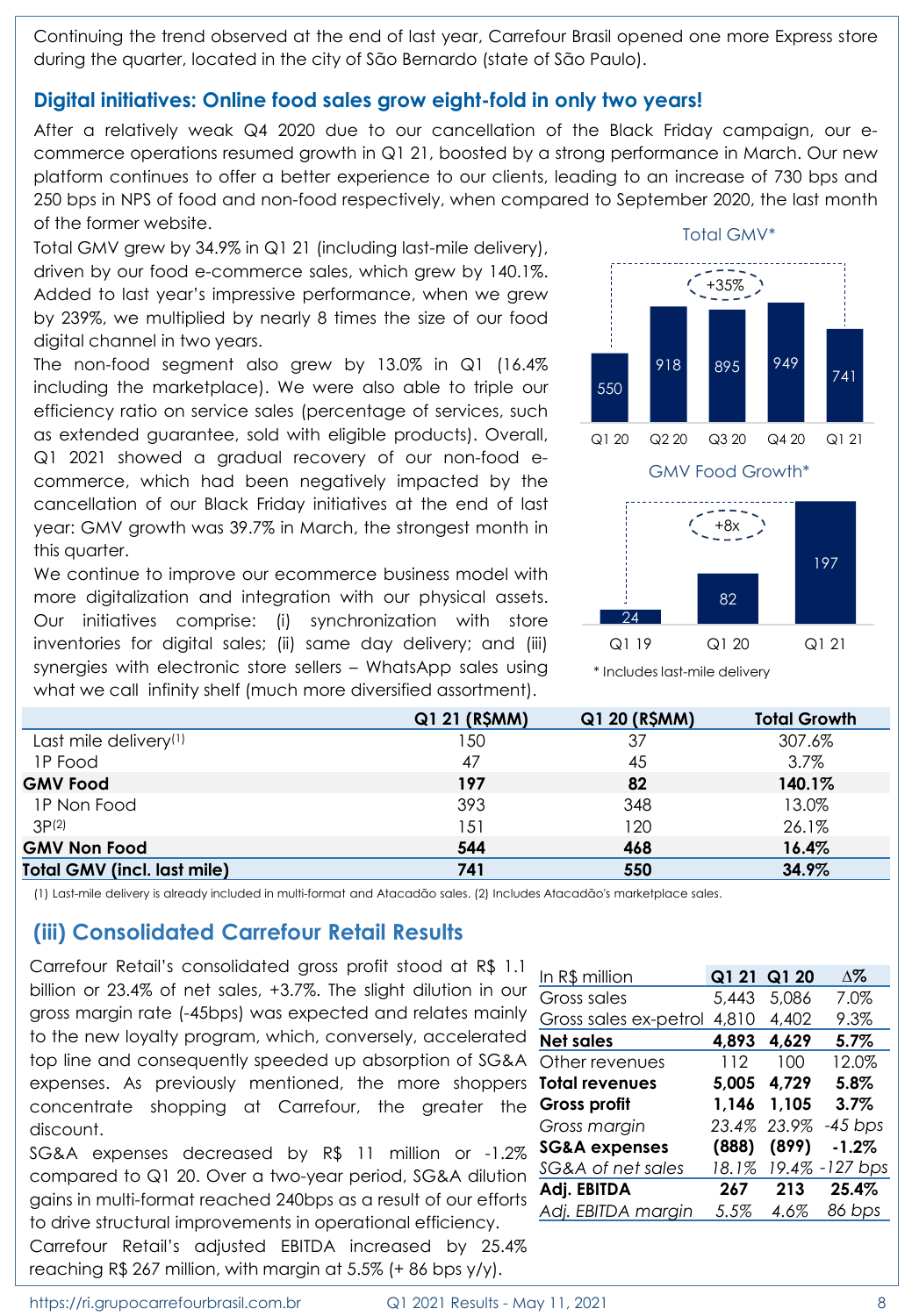## **Banco Carrefour: Faster growth, lowest-ever level of Over 90 NPLs**

Banco Carrefour confirmed the positive momentum in billings observed in the second half of 2020 and achieved 19.9% growth y/y in Q1 21 to R\$ 10.8 billion (March +30% y/y), driven by both Carrefour (+14.5% y/y) and Atacadão (+32.6%) credit cards. For the first time since Q1 20, other products presented a positive evolution in Q1 21, reaching 8.8% growth, boosted by the resumption of personal loans. Both on-us and off-us continued to increase, achieving year-on-year growth of 13.7% and 22.7% respectively. As a result, the total credit portfolio continued its solid performance and stood at R\$ 13.9 billion, up 17.1% y/y (IFRS9).

| In $R\$ million                       | Q121   | Q120    | Δ%    |
|---------------------------------------|--------|---------|-------|
| <b>Billings Carrefour credit card</b> | 7,030  | 6.141   | 14.5% |
| Billings Atacadão credit card         | 3,627  | 2,736   | 32.6% |
| Other products*                       | 155    | 143     | 8.8%  |
| <b>Total billings</b>                 | 10,812 | 9.019   | 19.9% |
| <b>Total Credit portfolio</b>         | 13,901 | ' 1,876 | 17.1% |

\*Other products include personal loans and payment of bills using the card.

Our top-line continued its recovery trend after being impacted in the second half of 2020. Boosted by the recovery in billings, net operating revenues stood at R\$ 755 million in Q1 21, +4.6% when compared to Q4 20 and -8.9% vs. Q1 20 (an improvement vs. -12.9% observed in the Q4 20 y/y comparison).

Our top line has consistently improved, increasing our confidence in our growth. We were able to accelerate by an impressive 34% the number of new accounts added during the quarter in comparison to those added in Q1 20. Our IFRS9 credit portfolio also increased by +2.7% q/q (+2.6% in Q1 20 q/q) and additional provisions reached R\$ 348 million in  $Q1$  21 (+11.9% y/y). The level of provisions naturally reflects the acceleration in new accounts with R\$ 1.2 billion additional credit available in Q1 21 vs Q4 20, the increase of almost R\$ 2 billion in billings y/y and a sequential increase of R\$ 500 million in our accrual portfolio, which carries higher provisioning in comparison with non-accrual.

The short-term cost of growth has hugely differing impacts depending on accounting standards. Under local accounting standards (BACEN GAAP), whose methodology is based on the ageing of receivables, adi. EBITDA increased by 40%, while decreasing by 43% under IFRS9.



**Gross profit 597 509 17.3%**

**2,472 2,836 11,876 11,616 12,325**

Credit Portfolio Evolution (R\$ million)

**+10%**

 $\begin{array}{|c|c|c|c|c|}\n\hline\n1,701 & 5\% & 1,980 & +5\% \n\end{array}$ 

**-5% +5%**

**11,063 11,065**

**0%**

**13,535 13,901**

| is based on the ageing of receivables, adj. EBITDA SG&A-expenses                                                                                                                                              |                        | (270) | (276) | $-2.2\%$ |
|---------------------------------------------------------------------------------------------------------------------------------------------------------------------------------------------------------------|------------------------|-------|-------|----------|
| increased by 40%, while decreasing by 43% under IFRS9.                                                                                                                                                        | <b>Adjusted EBITDA</b> | 327   | 233   | 40.3%    |
| Non-Performing Loans (NPLs) remained at a lower level compared to last year, highlighting the high<br>quality of the portfolio we have been building throughout the crisis. This is clear when looking at our |                        |       |       |          |
| Over 90 indicator, which reached an all-time low level of 7.9% (270 bps better y/y). Over 30 also                                                                                                             |                        |       |       |          |
| improved $y/y$ , remaining at the same level of $Q4$ 20.                                                                                                                                                      |                        |       |       |          |

As SG&A expenses remained virtually flat in Q1 21 vs. Q1 20, our adjusted EBITDA totaled R\$ 144 million and the bank's net income reached R\$ 63 million in Q1 2021.

| In R\$ million (IFRS9)                 | Q1 21 | Q1 20 | $\Delta\%$ |
|----------------------------------------|-------|-------|------------|
| <b>Net operating revenues</b>          | 755   | 829   | $-8.9\%$   |
| <b>Risk Charges</b>                    | (348) | (311) | 11.9%      |
| Gross profit                           | 407   | 518   | $-21.4%$   |
| SG&A expenses                          | (263) | (266) | $-1.1\%$   |
| <b>Adjusted EBITDA</b>                 | 144   | 252   | $-42.9%$   |
| Depreciation and amortization expenses | (10)  | (9)   | 11.1%      |
| <b>Adjusted EBIT</b>                   | 134   | 243   | $-44.9%$   |
| Other revenues (expenses)              | (15)  | (14)  | 7.1%       |
| Net Financial results                  | (2)   | (4)   | $-50.0\%$  |
| Income tax                             | (54)  | (98)  | $-44.9\%$  |
| Net income (100%)                      | 63    | 127   | $-50.4%$   |

https://ri.grupocarrefourbrasil.com.br Q1 2021 Results - May 11, 2021 9 9 9 9 9 9 9 9 9 9 9 9 9 9 9 9 9 9 1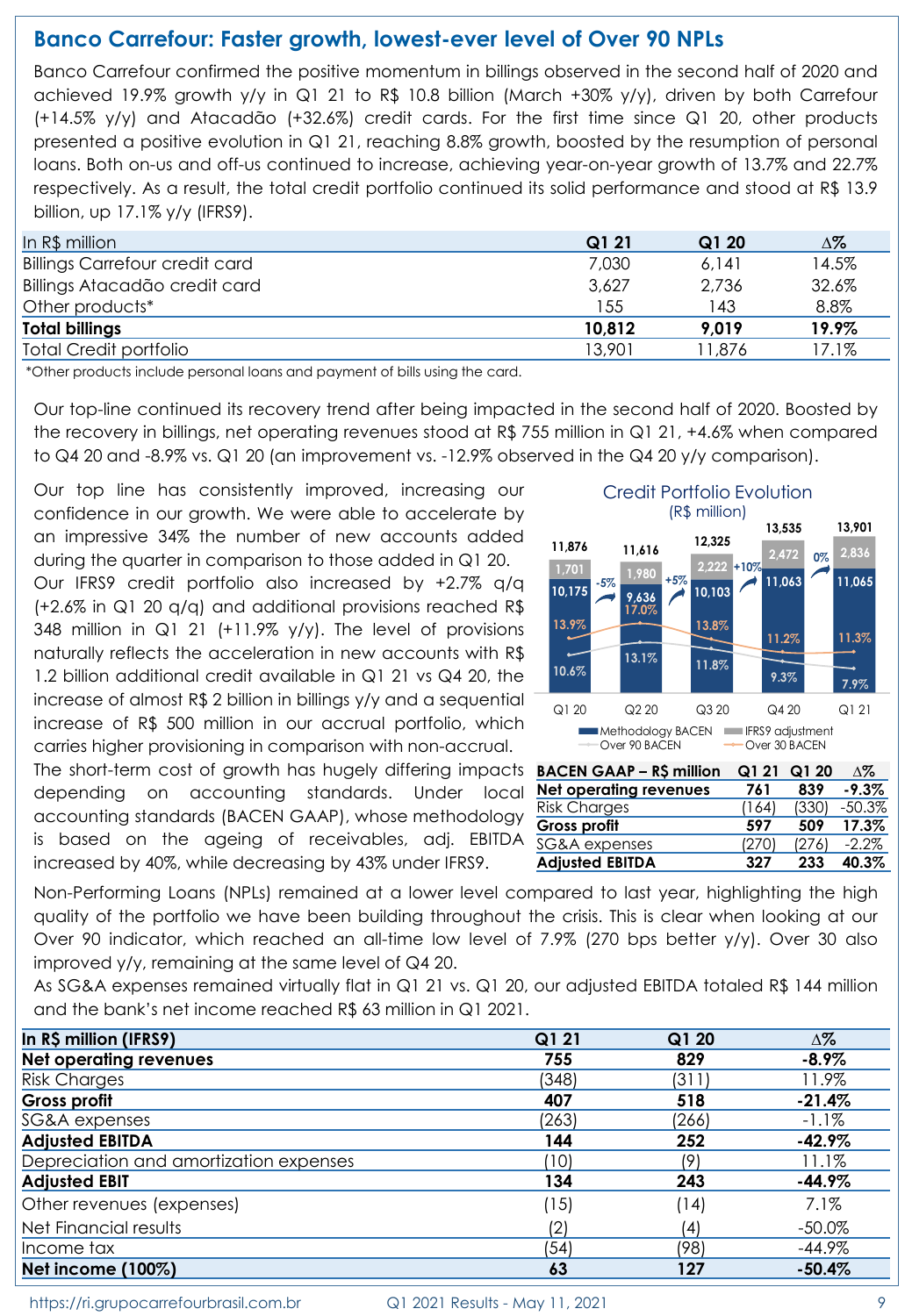# **Q1 2021 CONSOLIDATED FINANCIAL RESULTS (BELOW ADJ. EBITDA)**

# **Other operational income and expenses**

| In R\$ million                             | Q1 21 | Q120 | $\triangle$ R\$ million |
|--------------------------------------------|-------|------|-------------------------|
| Restructuring costs                        | (6)   | (6)  |                         |
| Net gains or losses on asset sale          |       |      | 13                      |
| Income and expenses related to litigations | 57    |      | 15                      |
| Pinheiros project                          | 495   |      | 495                     |
| M&A transaction fees and others            | (34)  | (33) |                         |
| Other operational income and expenses      | 523   |      | 522                     |

n.m. – non-material

Other income totaled R\$ 523 million in Q1 21, boosted by the R\$ 495 million income related to the Pinheiros real estate project fair value registered as the transaction with WTorre mentioned in Q4 20 became effective. This project is the first step towards an optimized use of our land in order to strengthen our ecosystem and generate value with minimal investments. When concluded, our store will be located in a mixed-use complex with 320,000 sqm of constructed area and increased traffic. Additionally, income related to litigation added R\$ 57 million, mainly composed of tax amnesties.

#### **Income tax**

Income and social contribution tax expenses were R\$ 212 million in Q1 2021, down from R\$ 242 million in the same quarter last year. This R\$ 30 million decrease, or 12.5%, was mainly driven by a lower contribution in our pre-tax consolidated income of Banco Carrefour, whose income and social contribution tax rate is 45% vs. 34% at Carrefour and Atacadão.

| In R\$ million                        | Q1 21 | Q1 20 |      | Δ%         |
|---------------------------------------|-------|-------|------|------------|
| Adjusted EBITDA                       | 1,101 | 1.115 | (14) | $(1.3\%)$  |
| Other operational income and expenses | 523   |       | 522  | n.m.       |
| Depreciation and amortization         | (291) | (270) | (21) | 7.7%       |
| Financial income and expenses         | 147)  | (176) | 29   | $(16.5\%)$ |
| Income Before Taxes*                  | 1,186 | 670   | 516  | 77.0%      |
| Income and Social Contribution Tax    | (212) | (242) | 30   | (12.5%)    |
| Effective Tax Rate                    | 17.9% | 36.1% |      |            |

\*Does not include equity income.

The effective tax rate, adjusted for non-recurring events, was 32.5% in Q1 21, lower than in Q1 20, as the contribution from Banco Carrefour, which has a higher tax rate, decreased y/y.

| In $R\$ million                                  | Q1 21 | <b>Adjustments</b> | Q1 21 adjusted |
|--------------------------------------------------|-------|--------------------|----------------|
| Income before income tax and social contribution | 1.186 | (516)              | 670            |
| Income and Social Contribution Tax               | (212) | (6)                | (218)          |
| <b>Effective Tax Rate</b>                        | 17.9% |                    | 32.5%          |

### **Net Income and Adjusted Net Income, Group Share**

Adjusted net income provides a clearer view of recurring net income. It is calculated as net income less other operational income and expenses and the corresponding financial and income tax effect. As result of the effects already mentioned, adjusted net income totaled R\$ 420 million or 2.6% of net sales, 4.7% higher than the same period of last year.

| In R\$ million                                    | Q1 21 | Q120 | Δ%        |
|---------------------------------------------------|-------|------|-----------|
| Net income, Group share                           | 923   | 363  | 154.3%    |
| (+/-) Other income (expenses)                     | (523) | (1)  | n.m.      |
| (+/-) Financial results (non recurring)           |       | 43   | $-83.7\%$ |
| (+/-) Tax income on other income (expenses) items | (6)   | (4)  | 54.6%     |
| $(+/-)$ Equity income                             | 19    | 0    | n.m.      |
| Net income, Group share, adjusted                 | 420   | 401  | 4.7%      |
| Net margin                                        | 2.6%  | 2.8% | $-22$ bps |

https://ri.grupocarrefourbrasil.com.br Q1 2021 Results - May 11, 2021 10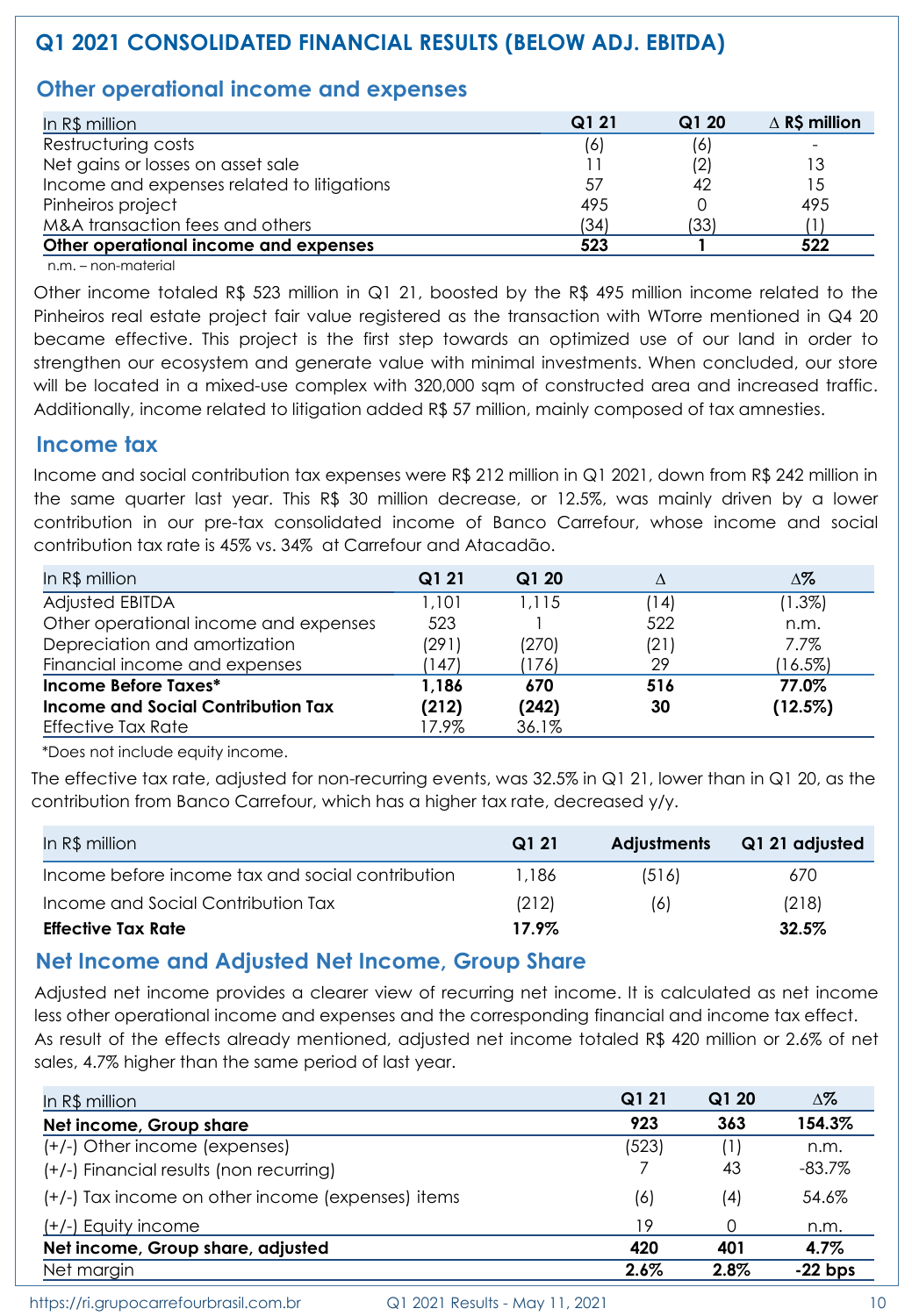# **Operating Working Capital**

Our working capital before receivables ended Q1 21 as a net resource of R\$ 470 million (3 days), mainly driven by increased inventories when compared to the previous year, which was impacted by the high level of sales concentrated in the last two weeks of March/20. Compared to Q4 20, the increase is mainly explained by the seasonality of the period at Atacadão.

Cash flow generation enabled us to sell fewer receivables than last year and we ended Q1 2021 with a total amount of R\$ 1,429 million of non-discounted receivables, which represent a significant resource that is available at any time.

| In R\$ million                            | Q121    | Davs | Q4 20    | Davs | Q320    | Days | Q220     | Davs | Q1 20   | Davs |
|-------------------------------------------|---------|------|----------|------|---------|------|----------|------|---------|------|
| (+) Inventories                           | 7.958   | 52   | 7.709    | 50   | 7.783   | 54   | 6.451    | 47   | 6.423   | 49   |
| $(-)$ Suppliers $(**)$                    | (8.428) | (55) | (13.860) | (90) | (8,706) | (61) | (8,712)  | (63) | (7.128) | (54) |
| (=) Working Capital before receivables    | (470)   | (3)  | (6.151)  | (40) | (923)   | (6)  | (2, 261) | (16) | (705)   | (5)  |
| (+) Accounts Receivable (*)               | 1.429   |      | 051. ا   |      | 1.905   |      | .267     |      | 622     |      |
| (=) Working Capital including receivables | 959     |      | (5.100)  | (33) | 982     |      | (994)    | (7)  | (82)    |      |

(\*) Commercial receivables excluding receivables from property and from suppliers, that were classified net from suppliers debt;

(\*\*) Suppliers related to business, excluding suppliers of tangible and intangible assets, and net from discounts to be received from suppliers; Working capital ratios above are calculated using Cost of Goods Sold

# **Net Debt Profile and Net Financial Result**

Loans net of derivatives for coverage stood at R\$ 7.3 billion in March 2021, a R\$ 3.2 billion increase when compared to Q1 20, which reflects the amount of  $\epsilon$  500 million that the company has drawn from two revolving credit lines signed with Carrefour Finance in December/19 and February/20 in order to finance its investment strategy, which included the acquisition of 30 Makro stores for R\$ 1.95 billion and upfront payment of R\$ 900 million related to acquisition of Grupo BIG.

Including discounted receivables, net debt reached R\$ 6.7 billion, only R\$ 1.7 billion (or 0.3x Adj. EBITDA LTM) higher y/y as we continued the strategy to improve our capital structure and reduced discounted receivables by 61% or R\$ 1.5 billion in comparison to Q1 20.

| In R\$ million                                                                    | <b>Mar. 21</b> | <b>Mar. 20</b>                    |
|-----------------------------------------------------------------------------------|----------------|-----------------------------------|
| Loans and derivatives for coverage                                                | (7,309)        | (4,046)                           |
| Cash and cash equivalents                                                         | 1,210          | 1.145                             |
| Marketable securities - Banco Carrefour                                           | 360            | 299                               |
| (Net Debt) Net Cash                                                               | (5,739)        | (2,602)                           |
| Discounted receivables                                                            | (920)          | (2,384)                           |
| (Net Debt) Net Cash (incl. discounted receivables)                                | (6,659)        | (4,986)                           |
| Lease debt (IFRS 16)                                                              | (1,931)        | (1,670)                           |
| (Net Debt) Net Cash (incl. lease and discounted receivables)                      | (8, 590)       | (6,656)                           |
| (Net Debt) Net Cash (incl. discounted receivables)/Adj. EBITDA LTM                | 1.19x          | 1.03x<br>$\overline{\phantom{0}}$ |
| (Net Debt) Net Cash (incl. lease debt and discounted receivables)/Adj. EBITDA LTM | 1.54x          | 1.38x<br>$\overline{\phantom{a}}$ |

Net cost of debt (incl. discounted receivables) thus improved by 18.7%, leading net financial result to an expense R\$ 29 million lower than Q1 20, ending Q1 21 at –R\$ 147 million.

| In $R\$ million                                                 | Q1 21 | Q1 20 | $\Delta\%$ |
|-----------------------------------------------------------------|-------|-------|------------|
| Cost of bank debt, gross                                        | (59)  | (49)  | 20.4%      |
| Cost of discounted credit card receivables                      |       | (32)  | $-78.1\%$  |
| <b>Financial Revenue</b>                                        |       | Ô     | $-16.7\%$  |
| Cost of Debt, Net (incl. discounted receivables)                | (61)  | (75)  | $-18.7%$   |
| Interest expenses on leases (IFRS 16)                           | (51)  | (46)  | 10.9%      |
| Cost of Debt, Net (incl. Lease debt and discounted receivables) | (112) | (121) | $-7.4%$    |
| Net interests on provisions and judicial deposits               | (23)  | (22)  | 4.5%       |
| FX gains or losses                                              | (6)   | (19   | $-68.4\%$  |
| <b>Others</b>                                                   | (6)   | 14)   | $-57.1\%$  |
| <b>Net financial result</b>                                     | (147) | (176) | $-16.5%$   |

https://ri.grupocarrefourbrasil.com.br Q1 2021 Results - May 11, 2021 11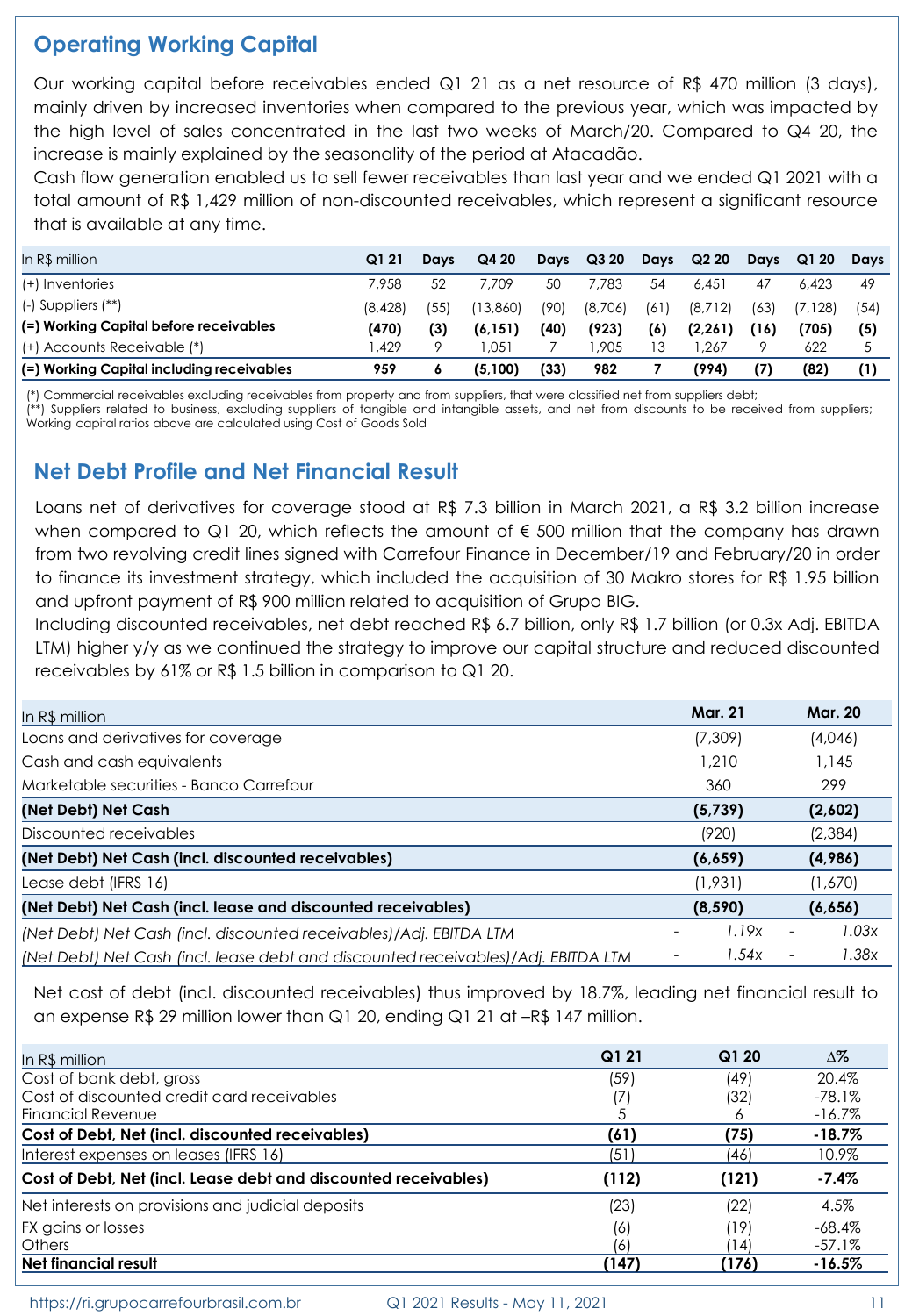#### **Investments**

Total Capex reached R\$ 563 million in Q1 21, 54.3% higher than Q1 20 mainly due to the acceleration in Atacadão's expansion, with 9 openings this quarter (of which 5 Makro store conversions). Including the effect of IFRS 16 (right-of-use assets), total fixed assets addition was R\$ 674 million, reflecting the rise in inflation on rentals and new negotiations. Investments related to M&A projects added another R\$ 1 billion, totaling R\$ 1.7 billion of the group's total investments in Q1 21.

| In R\$ million                           | Q1 21 | Q1 20 | $\Delta\%$ |
|------------------------------------------|-------|-------|------------|
| Expansion                                | 446   | 280   | 59.5%      |
| Maintenance                              | 32    | 40    | $-18.6%$   |
| Remodeling                               | 20    | 17    | 20.3%      |
| IT and other                             | 64    | 29    | 124.1%     |
| <b>Total Capex</b>                       | 563   | 365   | 54.3%      |
| Right-of-use assets                      | 111   | 63    | 76.2%      |
| <b>Total fixed assets addition</b>       | 674   | 428   | 57.5%      |
| Makro stores acquisition                 | 123   | 195   | $-37.2%$   |
| Grupo BIG acquisition                    | 900   | n.a.  | n.a.       |
| <b>Total investments Capex + M&amp;A</b> | 1,697 | 623   | 172.3%     |

## **STORE NETWORK – Q1 2021**

In Q1, we opened 11 new stores of which **9 Cash & Carry** (4 from organic expansion and 5 Makro store conversions, totaling 11 Makro stores conversions to date) in the states of Paraná, Goiás, Mato Grosso, Distrito Federal, São Paulo, Pernambuco, Rio Grande do Sul and Santa Catarina; **1 Express** and **1 Drugstore** in the state of São Paulo. We now operate 732 stores for total sales area of 2,153,081 m2.

| $N^{\circ}$ of stores     |     | Dec.20 Openings Mar.21 |     | Sales area                                             | <b>Dec.20</b> | <b>Mar.21</b> | $\Delta$ Change |
|---------------------------|-----|------------------------|-----|--------------------------------------------------------|---------------|---------------|-----------------|
| Cash & Carry              | 206 |                        | 215 | Cash & Carry                                           | 1,272,298     | 1,317,318     | 3.5%            |
| <b>Hypermarkets</b>       | 100 |                        | 100 | <b>Hypermarkets</b>                                    | 704,876       | 704,876       | 0.0%            |
| Supermarkets              | 53  |                        | 53  | Supermarkets                                           | 67.781        | 67.781        | 0.0%            |
| <b>Convenience Stores</b> | 130 |                        | 131 | Convenience Stores                                     | 23,023        | 23,139        | 0.5%            |
| Wholesale                 | 30  |                        | 30  |                                                        |               |               |                 |
| Drugstores                | 125 |                        | 126 | Drugstores                                             | 8,035         | 8.110         | 0.9%            |
| Gas Stations              | 77  |                        | 77  | <b>Gas Stations</b>                                    | 31,858        | 31,858        | 0.0%            |
| Group                     | 721 | 11                     | 732 | Total sales area (m <sup>2</sup> ) 2,107,871 2,153,081 |               |               | 2.1%            |

### **Q1 2021 RESULTS VIDEO CONFERENCE INFORMATION**

Portuguese/English (simultaneous translation)

**May 12, 2021** (Wednesday)

10:00 am – Brasília 09:00 am – New York 02:00 pm – London 03:00 pm – Paris

**Video streaming: [English](https://vcasting.voitel.com.br/?transmissionId=9106) [Portuguese](https://vcasting.voitel.com.br/?transmissionId=9082)**

**Brazil dial-in:** +55 11 3127-4971 +55 11 3728-5971 **International dial-in:** USA: +1 516 300 1066 **Access code:** Carrefour

### **INVESTOR RELATIONS INFORMATION**

**Sébastien Durchon** Vice-President of Finance (CFO) and Director of Investor Relations **Natália Lacava** Investor Relations Director **Ludimila Aielo Victor Bento** Investor Relations Specialist **Telephone:** +55 11 3779-8500 **e-mail:** ribrasil@carrefour.com **website address:** https://ri.grupocarrefourbrasil.com.br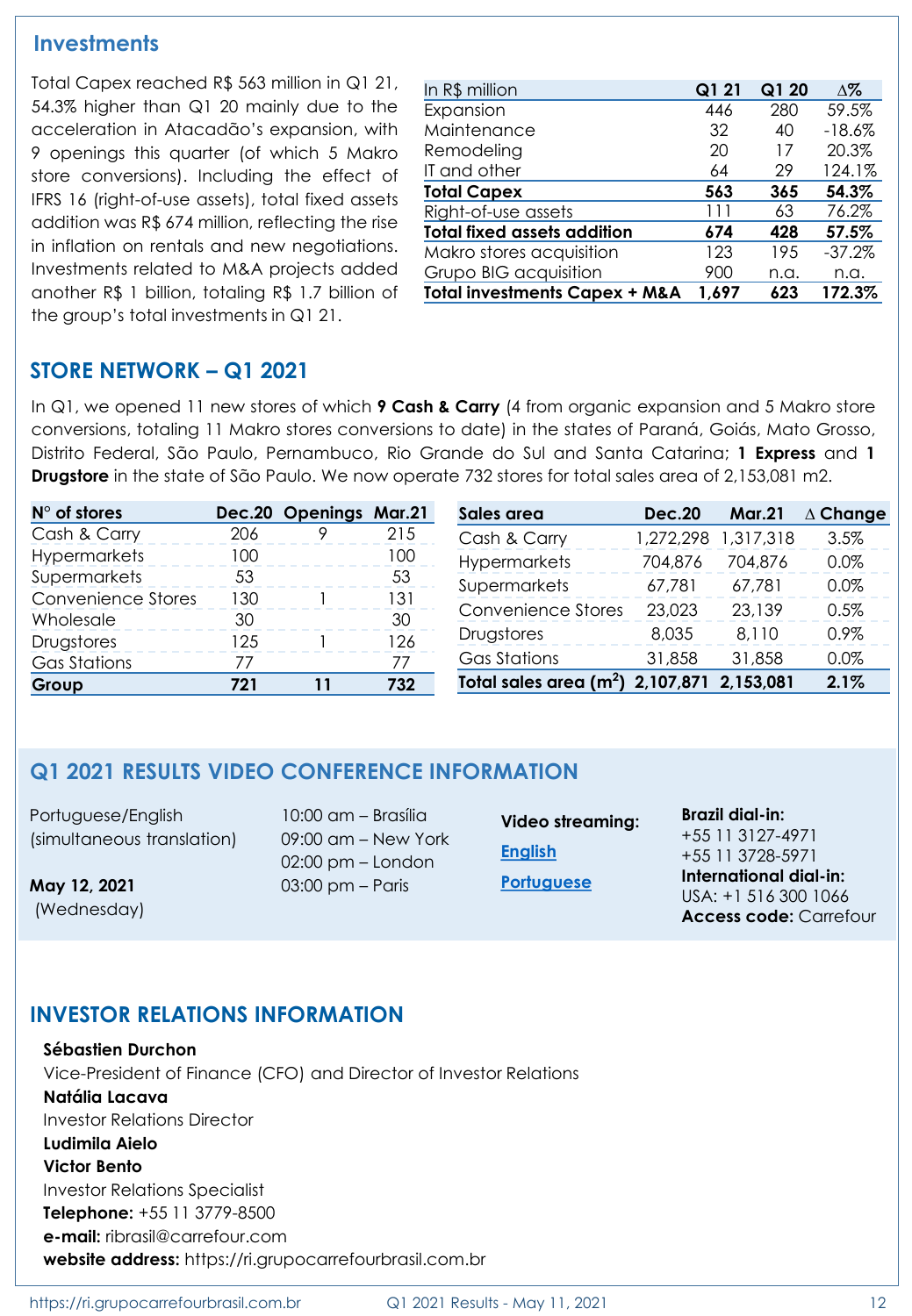| In R\$ Million                                       | Q1 21    | Q1 20     | $\Delta\%$ |
|------------------------------------------------------|----------|-----------|------------|
| <b>Gross sales</b>                                   | 18,129   | 15,881    | 14.2%      |
| <b>Net sales</b>                                     | 16,413   | 14,420    | 13.8%      |
| Other revenues                                       | 899      | 961       | $-6.5%$    |
| Net operating revenue                                | 17,312   | 15,381    | 12.6%      |
| Cost of goods sold, service and financial operations | (14,066) | (12, 260) | 14.7%      |
| <b>Gross Profit</b>                                  | 3,246    | 3,121     | 4.0%       |
| Gross Margin                                         | 19.8%    | 21.6%     | $-187$ bps |
| <b>SG&amp;A</b> expenses                             | (2, 159) | (2,016)   | 7.1%       |
| <b>Adjusted EBITDA</b>                               | 1,101    | 1,115     | $-1.3%$    |
| Adjusted EBITDA Margin                               | 6.7%     | 7.7%      | $-103$ bps |
| Depreciation and amortization                        | (277)    | (260)     | 6.5%       |
| Net income from equity accounted company             | (21)     | (3)       | n.m.       |
| Other income (expenses)                              | 523      | -1        | n.m.       |
| <b>EBIT</b>                                          | 1,312    | 843       | 55.6%      |
| Net financial expenses                               | (147)    | (176)     | $-16.5%$   |
| Income before income tax and social contribution     | 1,165    | 667       | 74.7%      |
| Income Tax                                           | (212)    | (242)     | $-12.4%$   |
| Net income                                           | 953      | 425       | 124.2%     |
| Net income, Group share                              | 923      | 363       | 154.3%     |
| Net Income - Non-controlling interests (NCI)         | 30       | 62        | $-51.6%$   |

| Net income, Group share                           | 923     | 363      | 154.3%    |
|---------------------------------------------------|---------|----------|-----------|
| (+/-) Other income (expenses)                     | (523)   | (1)      | n.m.      |
| (+/-) Financial results (non recurring)           |         | 43       | $-83.7%$  |
| (+/-) Tax income on other income (expenses) items | (6)     | (4)      | 54.6%     |
| (+/-) Equity income                               | 19      | $\Omega$ | n.m.      |
| Net income, Group share, adjusted                 | 420     | 401      | 4.7%      |
| Net margin                                        | $2.6\%$ | 2.8%     | $-22$ bps |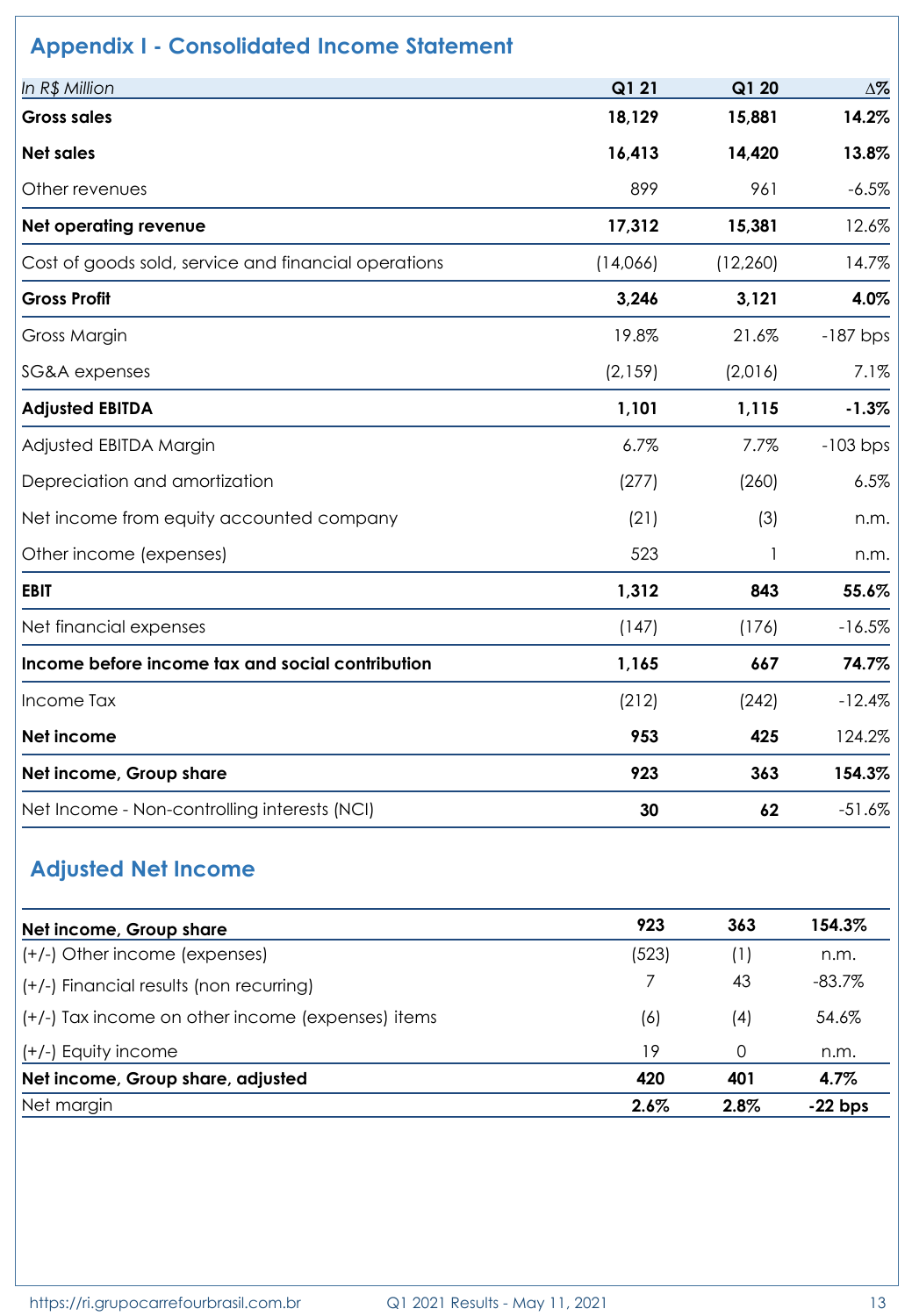# **Appendix II - Consolidated Balance Sheet**

| In R\$ Million                                             | <b>Mar. 21</b> | <b>Dec. 20</b> |
|------------------------------------------------------------|----------------|----------------|
| <b>Assets</b>                                              |                |                |
| Cash and cash equivalents                                  | 1,210          | 5,672          |
| Accounts receivable                                        | 1,992          | 1,330          |
| Consumer credit granted by our financial solutions company | 9,487          | 9,417          |
| Inventories                                                | 7,958          | 7,709          |
| Tax receivables                                            | 940            | 721            |
| Income tax and social contribution recoverable             | 75             | 106            |
| Derivative financial instruments                           | 146            | 116            |
| Grupo BIG Acquisition                                      | 900            |                |
| Other accounts receivable                                  | 448            | 342            |
| <b>Current assets</b>                                      | 23,156         | 25,413         |
| Accounts receivable                                        | $\overline{4}$ | $\overline{4}$ |
| Consumer credit granted by our financial solutions         | 479            | 457            |
| Derivative financial instruments                           | 275            | 185            |
| Marketable securities                                      | 360            | 358            |
| Tax receivables                                            | 3,972          | 4,101          |
| Deferred tax assets                                        | 521            | 482            |
| Prepaid expenses                                           | 43             | 40             |
| Judicial deposits and collateral                           | 2,474          | 2,401          |
| Other accounts receivable                                  | 64             | 87             |
| Inventories                                                | 300            | $\mathbf{O}$   |
| Investment properties                                      | 632            | 397            |
| Investments in equity accounted companies                  | 91             | 111            |
| Property and equipment                                     | 15,916         | 15,465         |
| Intangible assets and goodwill                             | 2,314          | 2,323          |
| <b>Non-current assets</b>                                  | 27,445         | 26,411         |
| Total assets                                               | 50,601         | 51,824         |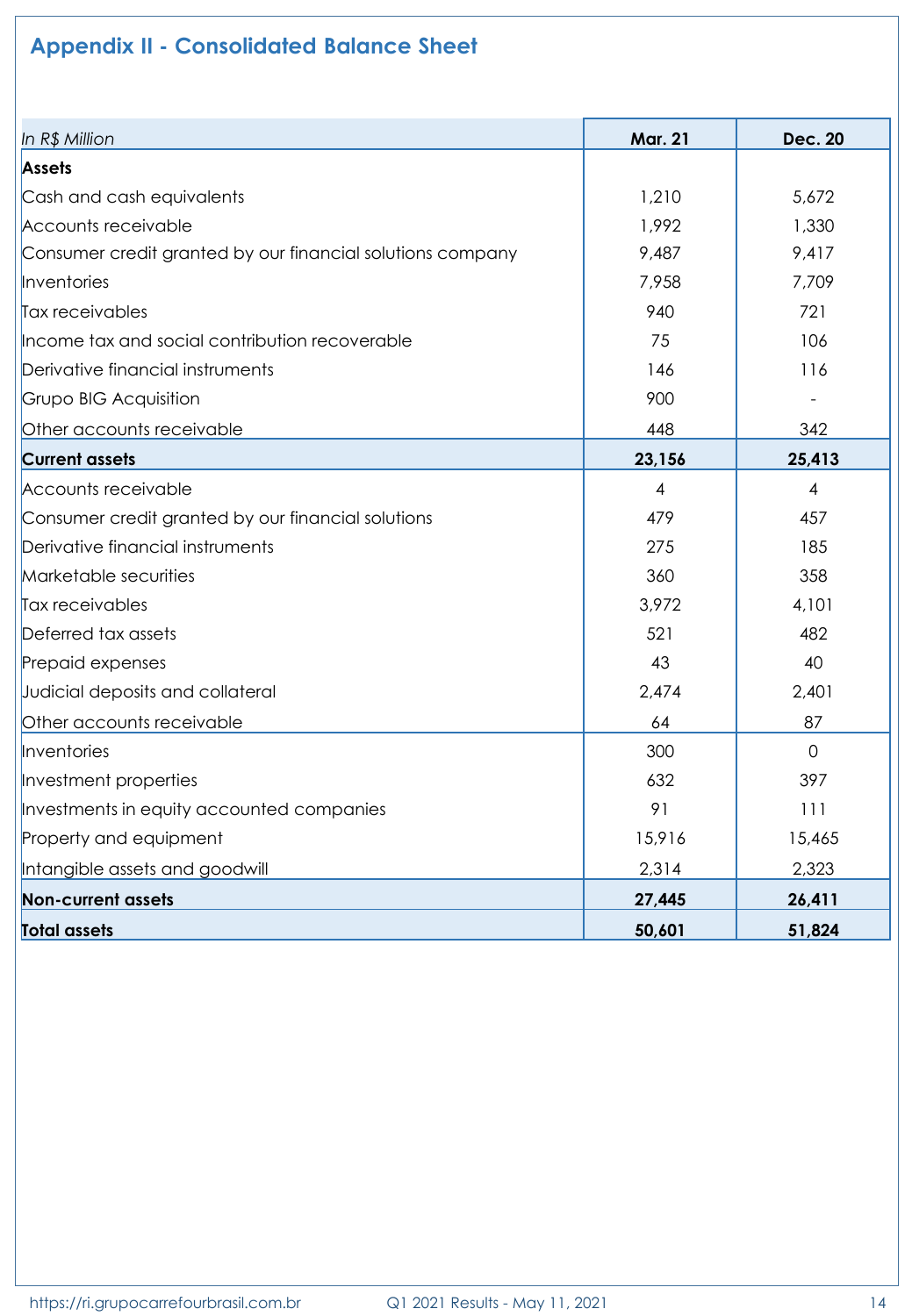# **Appendix II - Consolidated Balance Sheet**

| In R\$ Million                                 | <b>Mar. 21</b> | <b>Dec. 20</b> |
|------------------------------------------------|----------------|----------------|
| Liabilities                                    |                |                |
| Suppliers                                      | 9,173          | 14,423         |
| Borrowings                                     | 4,294          | 574            |
| Lease debt                                     | 147            | 139            |
| Consumer credit financing                      | 6,574          | 7,534          |
| Tax payable                                    | 483            | 531            |
| Income tax and social contribution payables    | 378            | 101            |
| Payroll, vacation and related charges          | 856            | 891            |
| Dividends payable                              | 49             | 49             |
| Deferred income                                | 76             | 55             |
| Other accounts payable                         | 501            | 410            |
| Derivative financial instruments               |                | 13             |
| <b>Current liabilities</b>                     | 22,531         | 24,720         |
| Borrowings                                     | 3,429          | 3,344          |
| Lease debt                                     | 1,784          | 1,721          |
| Consumer credit financing                      | 392            | 223            |
| Deferred tax liabilities                       | 411            | 602            |
| Provisions                                     | 3,495          | 3,618          |
| Provisions (tax liabilities)                   | 525            | 510            |
| Deferred income                                | 17             | 18             |
| Other accounts payable                         | 7              | 23             |
| <b>Non-current liabilities</b>                 | 10,060         | 10,059         |
| Share capital                                  | 7,649          | 7,649          |
| Capital reserve                                | 2,197          | 2,193          |
| Income reserve                                 | 6,143          | 6,143          |
| Net effect of acquisition of minority interest | (282)          | (282)          |
| Retained earnings                              | 923            |                |
| Equity evaluation adjustment                   | 14             | 6              |
| Shareholders' equity, Group share              | 16,644         | 15,709         |
| Non-controlling interests                      | 1,366          | 1,336          |
| Total liabilities and shareholders' equity     | 50,601         | 51,824         |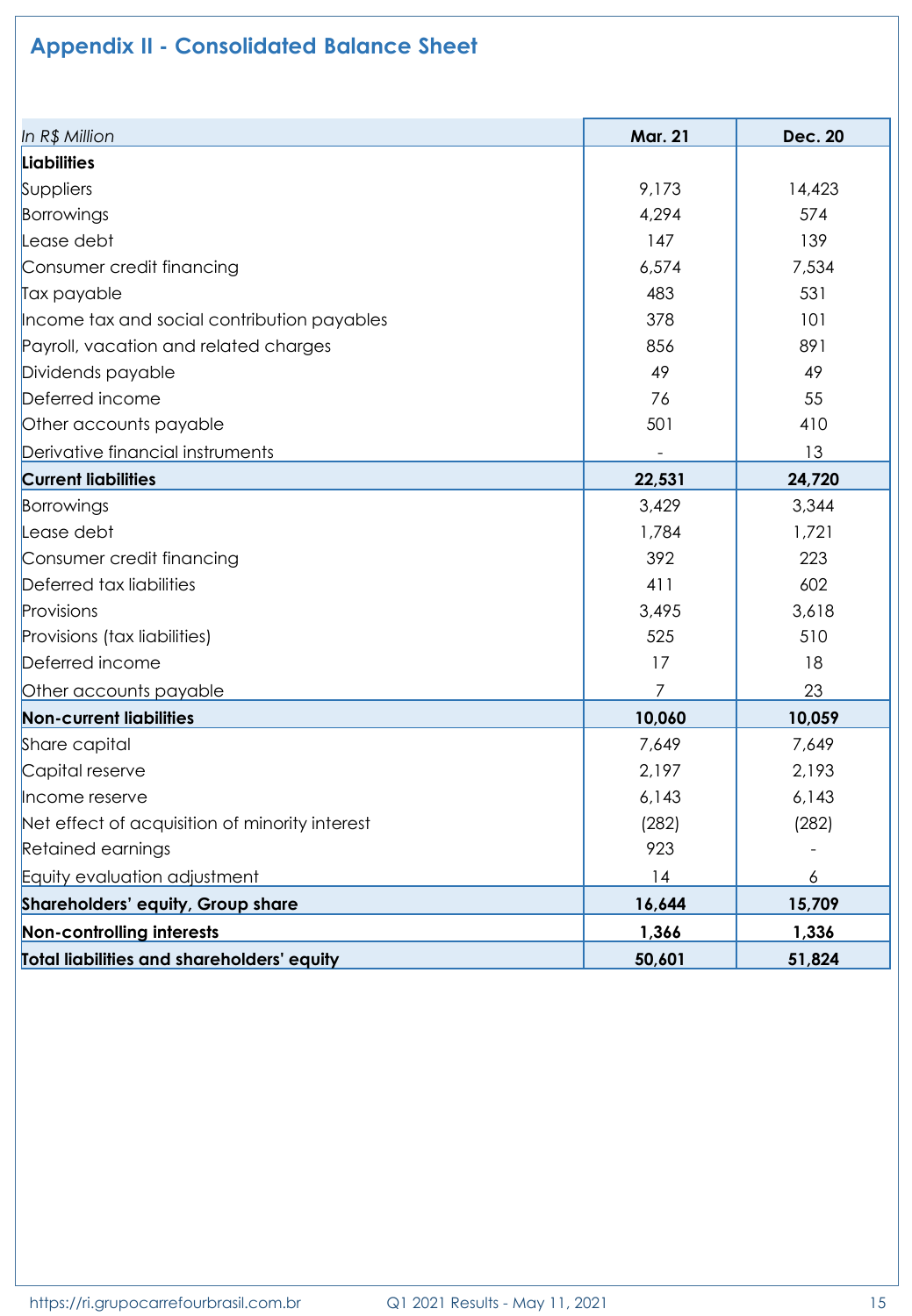### **Appendix III - Banco Carrefour**

Under local accounting standards (BACEN GAAP), provisioning methodology is purely based on the ageing of receivables and greater impacts in P&L are directly associated with higher delinquency ratios.

On the other hand, IFRS9 implies the constitution of provisions not only for past due loans, but it also adds material impacts according to the expected losses associated with the credit risk – even for loans with payments on time. As this calculation relies on many indicators and expectations, it adds greater volatility to the results and impacts in indicators and capital requirements.

#### **Simplified P&L**

#### BACEN Methodology

| In R\$ million                | Q1 21 | Q1 20 | $\Delta\%$ |
|-------------------------------|-------|-------|------------|
| <b>Net operating revenues</b> | 761   | 839   | $-9.3%$    |
| <b>Risk Charges</b>           | 164   | (330) | $-50.3%$   |
| Gross profit                  | 597   | 509   | 17.3%      |
| SG&A expenses                 | (270) | (276) | $-2.2%$    |
| <b>Adjusted EBITDA</b>        | 327   | 233   | 40.3%      |
| Net income (100%)             | 163   | 124   | 31.5%      |

IFRS 9

| In R\$ million                | Q1 21 | Q120  | Δ%       |  |
|-------------------------------|-------|-------|----------|--|
| <b>Net operating revenues</b> | 755   | 829   | $-8.9%$  |  |
| <b>Risk Charges</b>           | (348) | (311) | 11.9%    |  |
| Gross profit                  | 407   | 518   | $-21.4%$ |  |
| SG&A expenses                 | (263) | (266) | $-1.1%$  |  |
| <b>Adjusted EBITDA</b>        | 144   | 252   | $-42.9%$ |  |
| Net income (100%)             | 63    | 127   | $-50.4%$ |  |

# **Overdue Portfolio Analysis**

BACEN Methodology

| In R\$ million                            | March 21 |      |        |          | December 20 September 20                               |                   | June 20 |             | March 20 |               |
|-------------------------------------------|----------|------|--------|----------|--------------------------------------------------------|-------------------|---------|-------------|----------|---------------|
| <b>Total Portfolio</b>                    |          |      |        |          | 11,065 100.0% 11,063 100.0% 10,103 100.0% 9,636 100.0% |                   |         |             |          | 10.175 100.0% |
| On time payments                          |          |      |        |          | 9,597 86.7% 9,686 87.6% 8,562 84.7% 7,848 81.4%        |                   |         |             |          | 8.653 85.0%   |
| Over 30 days                              |          |      |        |          | 1.249 11.3% 1.240 11.2% 1.391 13.8% 1.641              |                   |         | 17.0%       |          | 1.415 13.9%   |
| Over 90 days                              | 875      | 7.9% | .034 ا | 9.3%     |                                                        | 1,193 11.8% 1,266 |         | 13.1%       | 1.080    | 10.6%         |
| Provisions for loan losses                | .097     | 9.9% | .333   | $12.1\%$ | 1,447                                                  | 14.3%             |         | 1.358 14.1% | 1.251    | 12.3%         |
| Provisions for loan losses / over 90 days | 125.5%   |      | 128.9% |          | 121.3%                                                 |                   | 107.3%  |             | 115.8%   |               |

IFRS 9

| In R\$ million                            | March 21 |             |        |             | December 20 September 20                                |                   | June 20     |       | March 20      |       |
|-------------------------------------------|----------|-------------|--------|-------------|---------------------------------------------------------|-------------------|-------------|-------|---------------|-------|
| <b>Total Portfolio</b>                    |          |             |        |             | 13,901 100.0% 13,535 100.0% 12,325 100.0% 11,616 100.0% |                   |             |       | 11.876 100.0% |       |
| On time payments                          | 9.577    | 68.9%       | 9.671  | 71.5%       |                                                         | 8.544 69.3% 7.835 |             | 67.4% | 8,359         | 70.4% |
| Over 30 days                              | 4.080    | 29.4%       |        | 3.708 27.4% |                                                         | 3,608 29.3% 3,619 |             | 31.2% | 3.233         | 27.2% |
| Over 90 days                              |          | 3.651 26.3% |        | 3.458 25.6% |                                                         | 3,372 27.4% 3,195 |             | 27.5% | 2.734         | 23.0% |
| Portfolio until 360 days                  |          |             |        |             |                                                         |                   |             |       |               |       |
| Over 30 days                              | l .307   | 11.7%       | 307. ا | 11.7%       | .464                                                    |                   | 14.4% 1.718 | 17.7% | 1.599         | 15.6% |
| Over 90 days                              | 877      | 7.9%        | .057   | 9.5%        | .227                                                    | $12.1\%$          | .294        | 13.3% | 1.099         | 10.7% |
| Provisions for loan losses                | 4,290    | 30.9%       | 3,978  | 29.4%       | 3,770                                                   | 30.6% 3.424       |             | 29.5% | 3.113         | 26.2% |
| Provisions for loan losses / over 90 days | 117.5%   |             | 115.0% |             | 111.8%                                                  |                   | 107.2%      |       | 113.9%        |       |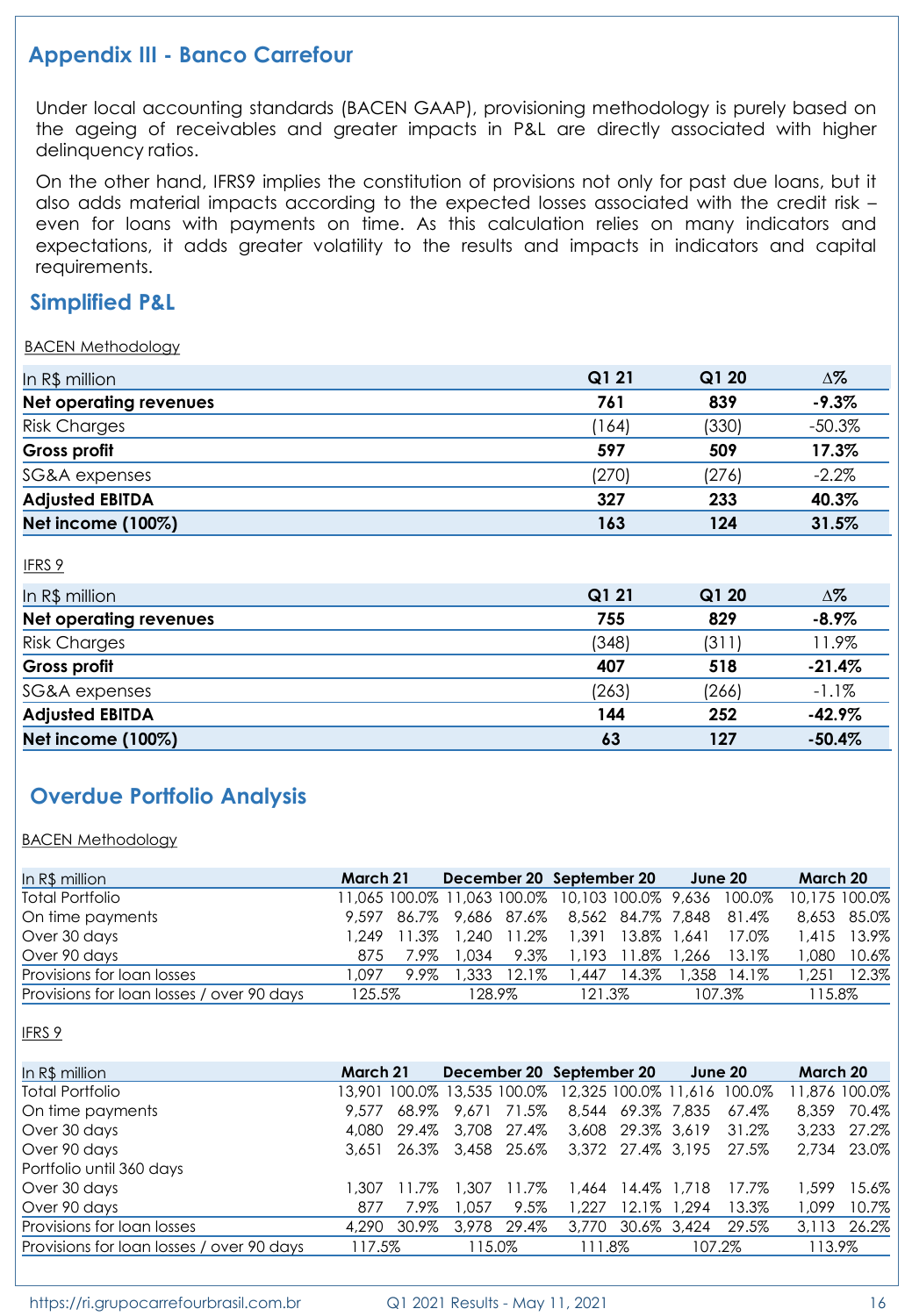# **GLOSSARY**

**Adjusted EBITDA:** EBITDA adjusted for the income statement line item "other income and expenses" (comprising losses on disposals of assets, restructuring costs, income & expenses related to litigations, and tax credits recovered related to prior periods).

**Adjusted EBITDA Margin:** Adjusted EBITDA divided by net sales for the relevant period, expressed as a percentage.

**Adjusted Net income:** Net Income, excluding Other Income and Expenses and the corresponding financial and income tax effect.

**Banco Carrefour Billings:** Represents the total amount related to an operation transacted by credit card.

**EBITDA:** Net income (for the year or for the period) adjusted for "financial result, net", "income tax and social contribution", "equity income" and "depreciation and amortization". EBITDA, Adjusted EBITDA and Adjusted EBITDA margin are not measures of financial performance under Brazilian GAAP or IFRS, and should not be considered as alternatives to net income or as measures of operating performance, operating cash flows or liquidity. EBITDA, Adjusted EBITDA and Adjusted EBITDA margin have no standardized meaning, and our definitions may not be comparable with those used by other companies.

**Free Cash Flow:** net cash provided by our operating activities, plus cash used in changes in judicial deposits and judicial freeze of deposits (and opposite), less cash provided from the disposal of nonoperational assets, less cash used in additions to property and equipment, less cash used in additions to intangible assets.

**FMCG:** Fast-moving consumer goods

**Global Functions:** Central costs in relation to our central functions and headquarters. These comprise the activities of (i) the cost of our holding divisions, (ii) certain expenses incurred in relation to certain support functions of our parent company which are allocated to the various segments proportionately to their sales, and (iii) cost allocations from our parent company, which are not specific to any segment.

**GMV:** Gross Merchandise Volume refers to all online sales (own sales + marketplace sales) as well freight revenues. It excludes marketplace commissions, but includes sales taxes.

**Gross Profit Margin:** Gross profit divided by net sales for the relevant period, expressed as percentage.

**Gross Sales:** Total revenues from our customers at the Group's stores, gas stations, drugstores and on our e-commerce platform.

**Like for Like:** LfL sales compare gross sales in the relevant period with those in the immediately preceding period, based on gross sales provided by comparable stores, which are defined as stores that have been open and operating for a period of at least twelve consecutive months and that were not subject to closure or renovation within such period. As petrol sales are very sensitive to market prices, they are excluded from the LfL computation. Other retail companies may calculate LfL sales differently from us, and therefore, our historical and future LfL sales performance may not be comparable with other similar metrics used by other companies.

**Net Income Margin:** Net income for the year divided by net sales for the relevant period, expressed as a percentage.

**Net Promoter Score (NPS):** management tool used to gauge customers' satisfaction. Depending on their satisfaction level, customers are classified as "Promotors", "Passives" or "Detractors"; NPS is calculated as the difference between Promotors and Detractors.

**Net Sales:** Gross sales adjusted for taxes levied on sales (in particular PIS/COFINS and ICMS).

**Other Revenue:** Comprises revenue from our Financial Solutions segment (including bank card fees and interest from consumer credit activities), shopping mall rents and commissions related to other services provided in the stores, fast cash and handling fees.